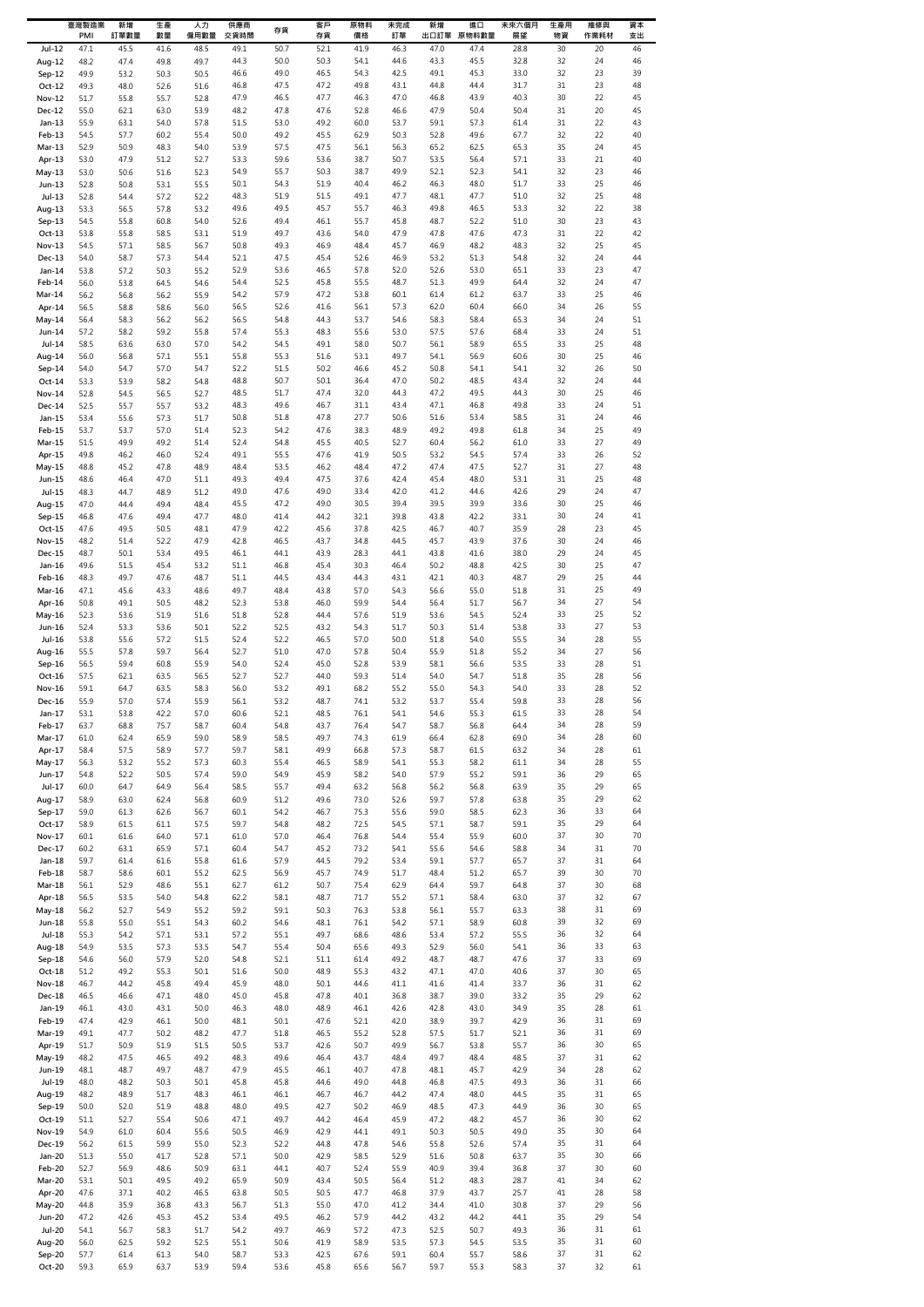|                           | 化學暨生技<br>產業PMI | 新增<br>訂單數量   | 生產<br>數量     | 人力<br>僱用數量   | 供應商<br>交貨時間  | 存貨           | 客戶<br>存貨     | 原物料<br>價格    | 未完成<br>訂單    | 新增           | 進口<br>出口訂單 原物料數量 | 展望           | (平均天數)   | 未來六個月 生產用物資 維修與作業耗材<br>(平均天數) | 資本支出<br>(平均天數) |
|---------------------------|----------------|--------------|--------------|--------------|--------------|--------------|--------------|--------------|--------------|--------------|------------------|--------------|----------|-------------------------------|----------------|
| Jul-12                    | 54.5           | 56.8         | 54.5         | 59.1         | 45.5         | 56.8         | 50.0         | 54.5         | 56.8         | 65.9         | 61.4             | 38.6         | 23       | 33                            | 49             |
| Aug-12                    | 48.8           | 47.9         | 50.0         | 50.0         | 43.8         | 52.1         | 50.0         | 81.3         | 41.7         | 45.8         | 52.1             | 45.8         | 30       | 25                            | 57             |
| Sep-12                    | 49.6           | 40.4         | 46.2         | 51.9         | 53.8         | 55.8         | 44.2         | 80.8         | 50.0         | 50.0         | 48.1             | 48.1         | 28       | 26                            | 55             |
| $Oct-12$<br><b>Nov-12</b> | 49.6<br>51.4   | 44.6<br>50.0 | 51.8<br>48.2 | 53.6<br>51.8 | 48.2<br>53.6 | 50.0<br>53.6 | 57.1<br>42.9 | 57.1<br>48.2 | 44.6<br>48.2 | 42.9<br>50.0 | 39.3<br>50.0     | 28.6<br>46.4 | 33<br>29 | 28<br>26                      | 72<br>73       |
| Dec-12                    | 54.3           | 55.0         | 56.7         | 60.0         | 50.0         | 50.0         | 46.7         | 55.0         | 46.7         | 48.3         | 41.7             | 53.3         | 30       | 24                            | 60             |
| $Jan-13$                  | 55.9           | 57.4         | 48.1         | 59.3         | 51.9         | 63.0         | 53.7         | 64.8         | 38.9         | 53.7         | 55.6             | 59.3         | 39       | 32                            | 54             |
| Feb-13                    | 50.4           | 58.9         | 44.6         | 53.6         | 53.6         | 41.1         | 35.7         | 69.6         | 44.6         | 50.0         | 46.4             | 67.9         | 31       | 18                            | 25             |
| Mar-13                    | 64.5           | 72.4         | 75.9         | 58.6         | 55.2         | 60.3         | 48.3         | 56.9         | 58.6         | 65.5         | 62.1             | 72.4         | 35       | 28                            | 34             |
| Apr-13<br>May-13          | 49.4<br>57.6   | 45.2<br>66.7 | 45.2<br>62.1 | 53.2<br>56.1 | 48.4<br>50.0 | 54.8<br>53.0 | 61.3<br>43.9 | 35.5<br>42.4 | 45.2<br>45.5 | 46.8<br>59.1 | 54.8<br>54.5     | 54.8<br>57.6 | 35<br>32 | 19<br>20                      | 36<br>61       |
| $Jun-13$                  | 54.8           | 58.6         | 58.6         | 55.2         | 50.0         | 51.7         | 55.2         | 29.3         | 46.6         | 46.6         | 43.1             | 48.3         | 29       | 23                            | 55             |
| Jul-13                    | 52.1           | 52.6         | 57.7         | 57.7         | 51.3         | 41.0         | 53.8         | 57.7         | 51.3         | 53.8         | 51.3             | 50.0         | 31       | 28                            | 53             |
| Aug-13                    | 54.3           | 55.7         | 57.1         | 55.7         | 51.4         | 51.4         | 52.9         | 60.0         | 45.7         | 52.9         | 45.7             | 55.7         | 24       | 25                            | 44             |
| $Sep-13$<br>$Oct-13$      | 51.3<br>60.0   | 51.3<br>61.6 | 52.6<br>62.8 | 55.3<br>60.5 | 53.9<br>58.1 | 43.4<br>57.0 | 46.1<br>46.5 | 68.4<br>59.3 | 47.4<br>55.8 | 51.3<br>57.0 | 59.2<br>61.6     | 56.6<br>59.3 | 26<br>33 | 20<br>28                      | 44<br>53       |
| Nov-13                    | 53.5           | 48.8         | 48.8         | 58.8         | 56.3         | 55.0         | 48.8         | 50.0         | 53.8         | 53.8         | 62.5             | 55.0         | 38       | 31                            | 67             |
| Dec-13                    | 60.0           | 61.3         | 67.5         | 58.8         | 53.8         | 58.8         | 46.3         | 61.3         | 47.5         | 56.3         | 61.3             | 52.5         | 37       | 32                            | 53             |
| Jan-14                    | 58.2           | 61.5         | 56.4         | 60.3         | 57.7         | 55.1         | 46.2         | 75.6         | 50.0         | 57.7         | 57.7             | 64.1         | 33       | 31                            | 52             |
| Feb-14                    | 53.6           | 47.4         | 50.0         | 61.5         | 61.5         | 47.4         | 52.6         | 64.1         | 44.9         | 55.1         | 52.6             | 59.0         | 33       | 29                            | $71\,$         |
| Mar-14<br>Apr-14          | 58.8<br>55.7   | 61.3<br>61.4 | 61.3<br>55.7 | 62.5<br>58.6 | 55.0<br>52.9 | 53.8<br>50.0 | 55.0<br>41.4 | 65.0<br>58.6 | 58.8<br>54.3 | 52.5<br>61.4 | 65.0<br>61.4     | 63.8<br>62.9 | 35<br>42 | 28<br>31                      | 56<br>63       |
| May-14                    | 52.0           | 50.0         | 42.9         | 57.1         | 55.7         | 54.3         | 41.4         | 55.7         | 51.4         | 54.3         | 54.3             | 60.0         | 36       | 28                            | 67             |
| Jun-14                    | 61.1           | 59.5         | 63.5         | 62.2         | 62.2         | 58.1         | 48.6         | 70.3         | 48.6         | 64.9         | 64.9             | 75.7         | 34       | 24                            | 61             |
| Jul-14                    | 55.7           | 60.7         | 56.0         | 56.0         | 52.4         | 53.6         | 51.2         | 65.5         | 50.0         | 54.8         | 56.0             | 70.2         | 35       | 32                            | 54             |
| Aug-14                    | 54.3           | 50.0         | 52.5         | 57.5         | 53.8         | 57.5         | 57.5         | 55.0         | 46.3         | 57.5         | 60.0             | 55.0         | 33<br>35 | 36                            | 45<br>60       |
| Sep-14<br>Oct-14          | 52.3<br>52.5   | 46.3<br>50.0 | 53.8<br>55.6 | 50.0<br>52.8 | 55.0<br>50.0 | 56.3<br>54.2 | 47.5<br>51.4 | 50.0<br>31.9 | 40.0<br>55.6 | 50.0<br>59.7 | 52.5<br>47.2     | 55.0<br>44.4 | 31       | 31<br>33                      | 58             |
| Nov-14                    | 49.4           | 45.8         | 51.4         | 48.6         | 48.6         | 52.8         | 50.0         | 23.6         | 48.6         | 45.8         | 54.2             | 45.8         | 24       | 26                            | 41             |
| Dec-14                    | 48.8           | 43.8         | 47.5         | 53.8         | 46.3         | 52.5         | 41.3         | 27.5         | 47.5         | 47.5         | 52.5             | 48.8         | 33       | 27                            | 43             |
| $Jan-15$                  | 48.6           | 43.2         | 50.0         | 47.3         | 51.4         | 51.4         | 48.6         | 33.8         | 45.9         | 48.6         | 48.6             | 55.4         | 31       | 23                            | 40             |
| Feb-15<br>Mar-15          | 52.1<br>60.0   | 53.6<br>68.8 | 48.8<br>73.8 | 50.0<br>47.5 | 52.4<br>53.8 | 56.0<br>56.3 | 51.2<br>47.5 | 52.4<br>63.8 | 60.7<br>50.0 | 57.1<br>65.0 | 52.4<br>67.5     | 69.0<br>65.0 | 33<br>37 | 26<br>34                      | 43<br>57       |
| Apr-15                    | 57.8           | 60.0         | 62.5         | 53.8         | 58.8         | 53.8         | 46.3         | 68.8         | 51.3         | 55.0         | 60.0             | 60.0         | 33       | 32                            | 67             |
| May-15                    | 55.4           | 59.5         | 59.5         | 54.1         | 52.7         | 51.4         | 44.6         | 62.2         | 50.0         | 59.5         | 62.2             | 59.5         | 31       | 31                            | 52             |
| Jun-15                    | 52.1           | 55.9         | 54.4         | 55.9         | 54.4         | 39.7         | 50.0         | 52.9         | 51.5         | 61.8         | 52.9             | 54.4         | 38       | 27                            | 52             |
| $Jul-15$                  | 50.3           | 46.2         | 44.9         | 56.4         | 53.8         | 50.0         | 48.7         | 34.6         | 43.6         | 39.7         | 56.4             | 44.9         | 31       | 27                            | 41             |
| Aug-15<br>Sep-15          | 49.7<br>48.4   | 44.9<br>46.1 | 47.4<br>46.1 | 55.1<br>48.7 | 50.0<br>52.6 | 51.3<br>48.7 | 48.7<br>51.3 | 21.8<br>23.7 | 42.3<br>51.3 | 47.4<br>48.7 | 47.4<br>43.4     | 34.6<br>35.5 | 32<br>31 | 33<br>33                      | 42<br>41       |
| Oct-15                    | 54.1           | 57.7         | 55.1         | 52.6         | 57.7         | 47.4         | 48.7         | 43.6         | 48.7         | 51.3         | 62.8             | 43.6         | 31       | 32                            | 53             |
| <b>Nov-15</b>             | 45.5           | 40.8         | 43.4         | 50.0         | 46.1         | 47.4         | 35.5         | 40.8         | 47.4         | 48.7         | 44.7             | 38.2         | 35       | 29                            | 46             |
| Dec-15                    | 49.4           | 48.6         | 54.2         | 50.0         | 50.0         | 44.4         | 41.7         | 33.3         | 43.1         | 41.7         | 52.8             | 43.1         | 32       | 27                            | 40             |
| $Jan-16$<br>Feb-16        | 51.8<br>44.2   | 53.9<br>37.5 | 53.9<br>31.9 | 52.6<br>55.6 | 46.1<br>50.0 | 52.6<br>45.8 | 53.9<br>45.8 | 26.3<br>48.6 | 55.3<br>48.6 | 59.2<br>54.2 | 52.6<br>47.2     | 35.5<br>50.0 | 28<br>29 | 31<br>35                      | 51<br>50       |
| Mar-16                    | 58.3           | 62.9         | 65.7         | 52.9         | 54.3         | 55.7         | 42.9         | 75.7         | 52.9         | 55.7         | 65.7             | 57.1         | 29       | 32                            | 59             |
| Apr-16                    | 61.5           | 65.0         | 67.5         | 56.3         | 56.3         | 62.5         | 42.5         | 70.0         | 53.8         | 63.8         | 63.8             | 63.8         | 41       | 40                            | 74             |
| May-16                    | 54.3           | 51.3         | 52.5         | 57.5         | 53.8         | 56.3         | 50.0         | 67.5         | 43.8         | 50.0         | 56.3             | 52.5         | 40       | 34                            | 52             |
| Jun-16                    | 56.3           | 64.5         | 55.3         | 59.2         | 51.3         | 51.3         | 40.8         | 59.2         | 50.0         | 53.9         | 53.9             | 50.0         | 34       | 34                            | 47             |
| Jul-16                    | 51.6<br>50.5   | 52.6<br>48.8 | 52.6<br>50.0 | 55.3<br>51.2 | 51.3<br>51.2 | 46.1<br>51.2 | 50.0<br>46.3 | 57.9<br>62.2 | 48.7<br>52.4 | 51.3<br>52.4 | 56.6<br>57.3     | 52.6<br>57.3 | 34<br>38 | 40<br>44                      | 75<br>66       |
| Aug-16<br>Sep-16          | 52.5           | 51.3         | 56.3         | 53.8         | 52.5         | 48.8         | 36.3         | 61.3         | 46.3         | 56.3         | 52.5             | 61.3         | 34       | 34                            | 50             |
| Oct-16                    | 54.0           | 56.0         | 58.3         | 53.6         | 52.4         | 50.0         | 41.7         | 71.4         | 50.0         | 61.9         | 59.5             | 56.0         | 39       | 41                            | 65             |
| <b>Nov-16</b>             | 56.8           | 63.4         | 54.9         | 56.1         | 62.2         | 47.6         | 37.8         | 72.0         | 56.1         | 58.5         | 61.0             | 58.5         | 37       | 43                            | 64             |
| Dec-16                    | 56.6           | 57.3         | 57.3         | 57.3         | 57.3         | 53.7         | 45.1         | 76.8         | 54.9         | 63.4         | 64.6             | 64.6         | 36       | 39                            | 56             |
| $Jan-17$<br>Feb-17        | 52.9<br>56.3   | 47.6<br>48.8 | 48.8<br>47.5 | 56.0<br>66.3 | 56.0<br>57.5 | 56.0<br>61.3 | 47.6<br>46.3 | 81.0<br>85.0 | 63.1<br>53.8 | 61.9<br>51.3 | 59.5<br>61.3     | 73.8<br>65.0 | 35<br>36 | 42<br>40                      | 64<br>59       |
| Mar-17                    | 60.3           | 63.8         | 63.8         | 62.5         | 56.3         | 55.0         | 46.3         | 65.0         | 53.8         | 58.8         | 65.0             | 70.0         | 38       | 36                            | 55             |
| Apr-17                    | 57.8           | 58.8         | 61.3         | 57.5         | 55.0         | 56.3         | 47.5         | 58.8         | 51.3         | 52.5         | 52.5             | 63.8         | 37       | 33                            | 56             |
| May-17                    | 54.9           | 51.0         | 59.2         | 56.1         | 55.1         | 53.1         | 44.9         | 49.0         | 45.9         | 53.1         | 60.2             | 59.2         | 33       | 35                            | 61             |
| Jun-17<br>Jul-17          | 49.6<br>50.2   | 52.1<br>45.7 | 47.9<br>47.8 | 50.0<br>58.7 | 51.0<br>52.2 | 46.9<br>46.7 | 52.1<br>44.6 | 47.9<br>48.9 | 46.9<br>45.7 | 60.4<br>46.7 | 52.1<br>47.8     | 56.3<br>60.9 | 43<br>36 | 36<br>34                      | 66<br>63       |
| Aug-17                    | 55.2           | 60.9         | 58.7         | 56.5         | 53.3         | 46.7         | 42.4         | 68.5         | 50.0         | 60.9         | 66.3             | 65.2         | 43       | 45                            | 58             |
| Sep-17                    | 55.1           | 56.4         | 51.1         | 58.5         | 54.3         | 55.3         | 53.2         | 78.7         | 56.4         | 55.3         | 59.6             | 62.8         | 41       | 49                            | 74             |
| $Oct-17$                  | 54.1           | 64.1         | 59.8         | 54.3         | 50.0         | 42.4         | 46.7         | 71.7         | 44.6         | 62.0         | 55.4             | 67.4         | 38       | 40                            | 60             |
| Nov-17                    | 53.6           | 53.3         | 56.7         | 54.4         | 53.3         | 50.0         | 48.9         | 77.8         | 50.0         | 56.7         | 54.4             | 65.6         | 38       | 40                            | 70             |
| Dec-17<br>$Jan-18$        | 58.9<br>59.1   | 66.3<br>67.0 | 65.2<br>60.2 | 57.6<br>54.5 | 52.2<br>60.2 | 53.3<br>53.4 | 46.7<br>43.2 | 77.2<br>79.5 | 51.1<br>51.1 | 65.2<br>60.2 | 54.3<br>62.5     | 67.4<br>68.2 | 39<br>38 | 43<br>43                      | 69<br>68       |
| Feb-18                    | 54.4           | 52.2         | 48.9         | 55.6         | 60.0         | 55.6         | 42.2         | 70.0         | 50.0         | 52.2         | 51.1             | 65.6         | 39       | 40                            | 73             |
| $Mar-18$                  | 62.2           | 67.8         | 71.1         | 57.8         | 58.9         | 55.6         | 51.1         | 72.2         | 55.6         | 74.4         | 61.1             | 66.7         | 41       | 36                            | 82             |
| Apr-18                    | 53.9           | 56.1         | 55.1         | 52.0         | 52.0         | 54.1         | 49.0         | 72.4         | 49.0         | 50.0         | 57.1             | 61.2         | 36       | 47                            | 68             |
| May-18<br>Jun-18          | 55.1<br>52.7   | 58.1<br>43.9 | 61.6<br>48.8 | 58.1<br>57.3 | 50.0<br>52.4 | 47.7<br>61.0 | 40.7<br>45.1 | 80.2<br>76.8 | 52.3<br>47.6 | 53.5<br>48.8 | 57.0<br>53.7     | 61.6<br>57.3 | 43<br>39 | 43<br>41                      | 72<br>71       |
| <b>Jul-18</b>             | 47.6           | 45.6         | 48.9         | 52.2         | 48.9         | 42.2         | 45.6         | 66.7         | 47.8         | 46.7         | 55.6             | 55.6         | 40       | 44                            | 65             |
| Aug-18                    | 51.0           | 48.8         | 46.4         | 56.0         | 52.4         | 51.2         | 41.7         | 72.6         | 46.4         | 52.4         | 48.8             | 52.4         | 40       | 45                            | 74             |
| Sep-18                    | 49.3           | 50.0         | 48.8         | 51.3         | 47.5         | 48.8         | 56.3         | 73.8         | 46.3         | 47.5         | 52.5             | 51.3         | 39       | 40                            | 65             |
| $Oct-18$<br><b>Nov-18</b> | 48.4<br>48.5   | 47.4<br>45.0 | 48.7<br>45.0 | 55.3<br>56.3 | 50.0<br>46.3 | 40.8<br>50.0 | 46.1<br>53.8 | 61.8<br>46.3 | 44.7<br>41.3 | 48.7<br>42.5 | 52.6<br>43.8     | 42.1<br>37.5 | 37<br>37 | 37<br>48                      | 60<br>67       |
| Dec-18                    | 45.3           | 37.5         | 38.9         | 52.8         | 50.0         | 47.2         | 41.7         | 44.4         | 40.3         | 48.6         | 45.8             | 43.1         | 33       | 31                            | 62             |
| Jan-19                    | 48.4           | 37.8         | 45.9         | 56.8         | 50.0         | 51.4         | 47.3         | 44.6         | 39.2         | 40.5         | 47.3             | 39.2         | 31       | 30                            | 52             |
| Feb-19                    | 54.4           | 54.7         | 43.0         | 53.5         | 52.3         | 68.6         | 45.3         | 60.5         | 57.0         | 58.1         | 62.8             | 54.7         | 40       | 35                            | 77             |
| Mar-19                    | 54.3           | 57.5         | 61.3         | 47.5         | 48.8         | 56.3         | 48.8         | 58.8         | 56.3         | 62.5         | 58.8             | 50.0         | 40<br>37 | 39                            | $71\,$         |
| Apr-19<br>May-19          | 58.8<br>56.8   | 65.5<br>56.3 | 64.3<br>57.5 | 59.5<br>57.5 | 52.4<br>56.3 | 52.4<br>56.3 | 45.2<br>50.0 | 61.9<br>45.0 | 51.2<br>46.3 | 59.5<br>58.8 | 63.1<br>57.5     | 57.1<br>50.0 | 45       | 31<br>40                      | 63<br>71       |
| Jun-19                    | 50.6           | 51.5         | 54.5         | 51.5         | 50.0         | 45.5         | 45.5         | 40.9         | 56.1         | 59.1         | 50.0             | 59.1         | 40       | 35                            | 50             |
| Jul-19                    | 47.3           | 46.3         | 42.5         | 48.8         | 51.3         | 47.5         | 42.5         | 37.5         | 43.8         | 45.0         | 53.8             | 51.3         | 41       | 39                            | 70             |
| Aug-19                    | 51.8           | 50.0         | 56.3         | 52.5         | 45.0         | 55.0         | 45.0         | 52.5         | 48.8         | 58.8         | 50.0             | 52.5         | 39       | 33                            | 58             |
| Sep-19                    | 50.5           | 50.0         | 54.5         | 53.4         | 44.3         | 50.0         | 47.7         | 51.1         | 45.5         | 46.6         | 56.8             | 47.7         | 37       | 35                            | 64             |
| $Oct-19$<br><b>Nov-19</b> | 54.1<br>52.4   | 56.1<br>52.6 | 59.8<br>53.9 | 54.9<br>52.6 | 46.3<br>53.9 | 53.7<br>48.7 | 46.3<br>44.7 | 47.6<br>47.4 | 46.3<br>50.0 | 51.2<br>50.0 | 56.1<br>51.3     | 51.2<br>51.3 | 38<br>38 | 29<br>34                      | 59<br>50       |
| Dec-19                    | 51.5           | 53.8         | 50.0         | 52.5         | 53.8         | 47.5         | 45.0         | 50.0         | 56.3         | 60.0         | 50.0             | 55.0         | 43       | 36                            | 53             |
| Jan-20                    | 53.6           | 50.0         | 48.6         | 54.2         | 59.7         | 55.6         | 43.1         | 58.3         | 51.4         | 58.3         | 54.2             | 62.5         | 37       | 36                            | 59             |
| Feb-20                    | 50.7           | 46.4         | 39.3         | 56.0         | 58.3         | 53.6         | 40.5         | 51.2         | 52.4         | 44.0         | 41.7             | 23.8         | 45       | 35                            | 53             |
| Mar-20<br>Apr-20          | 54.1<br>51.6   | 54.5<br>44.2 | 51.1<br>50.0 | 51.1<br>47.7 | 58.0<br>66.3 | 55.7<br>50.0 | 45.5<br>53.5 | 46.6<br>44.2 | 58.0<br>41.9 | 46.6<br>39.5 | 52.3<br>50.0     | 26.1<br>30.2 | 53<br>52 | 48<br>33                      | 59<br>56       |
| <b>May-20</b>             | 48.2           | 45.6         | 41.1         | 46.7         | 55.6         | 52.2         | 48.9         | 40.0         | 38.9         | 43.3         | 42.2             | 32.2         | 45       | 37                            | 57             |
| <b>Jun-20</b>             | 51.1           | 50.0         | 48.9         | 47.8         | 58.9         | 50.0         | 43.3         | 62.2         | 43.3         | 52.2         | 51.1             | 45.6         | 48       | 38                            | 61             |
| <b>Jul-20</b>             | 57.1           | 61.0         | 64.6         | 50.0         | 52.4         | 57.3         | 48.8         | 56.1         | 47.6         | 57.3         | 54.9             | 52.4         | 47       | 41                            | 66             |
| Aug-20                    | 54.5           | 62.5         | 61.3         | 50.0         | 48.8         | 50.0         | 42.5         | 53.8         | 57.5         | 62.5         | 53.8             | 50.0         | 39       | 37                            | 54             |
| Sep-20<br>Oct-20          | 57.8<br>56.5   | 67.8<br>60.9 | 66.7<br>63.0 | 50.0<br>50.0 | 58.9<br>58.7 | 45.6<br>50.0 | 42.2<br>41.3 | 73.3<br>69.6 | 58.9<br>48.9 | 63.3<br>55.4 | 56.7<br>55.4     | 61.1<br>62.0 | 50<br>43 | 35<br>37                      | 65<br>51       |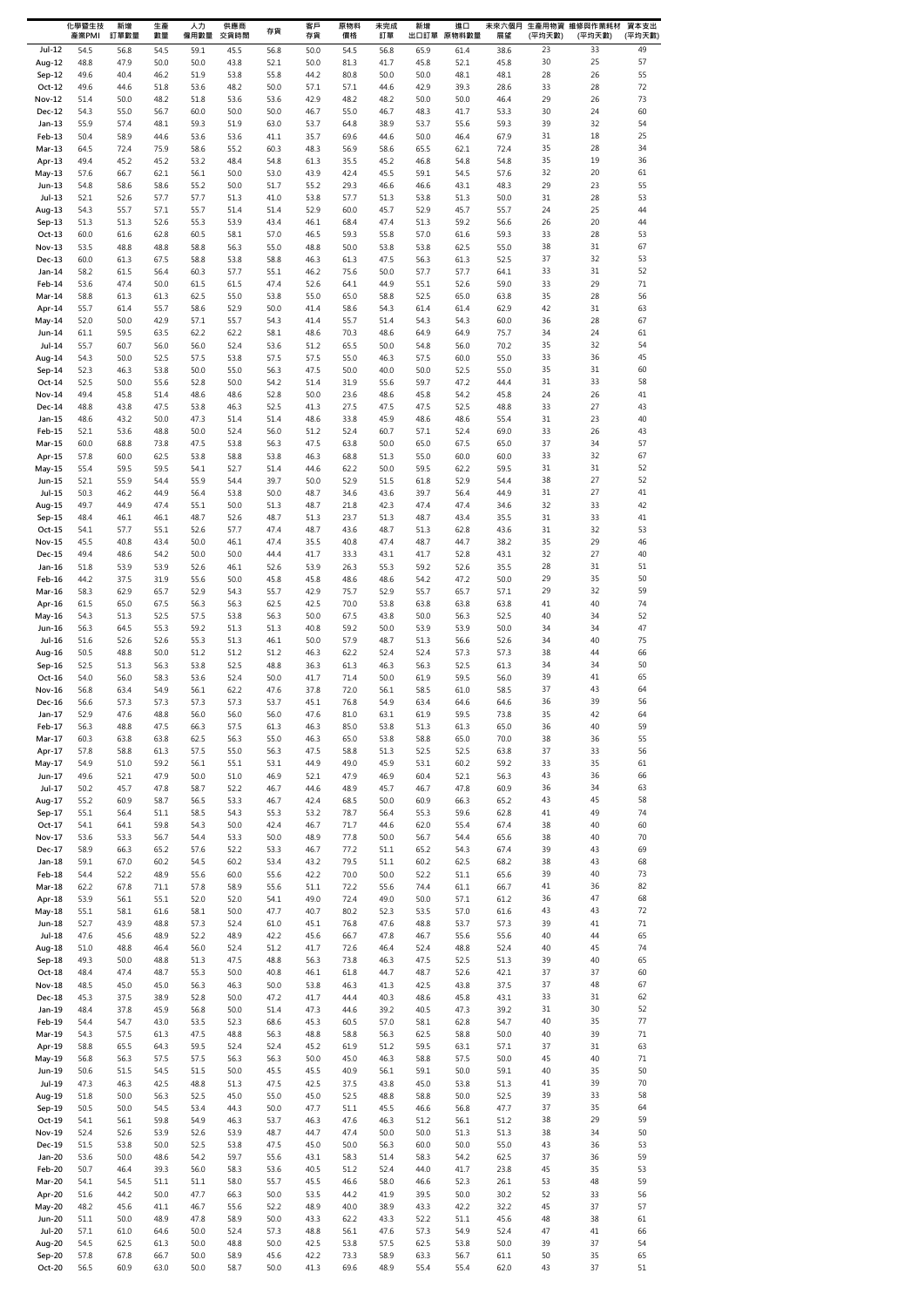|                           | 電子暨光學<br>產業PMI | 新增<br>訂單數量   | 生產<br>數量     | 人力<br>僱用數量   | 供應商<br>交貨時間  | 存貨           | 客戶<br>存貨     | 原物料<br>價格    | 未完成<br>訂單    | 新增           | 進口<br>出口訂單 原物料數量 | 展望           | (平均天數)   | 未來六個月 生產用物資 維修與作業耗材<br>(平均天數) | 資本支出<br>(平均天數) |
|---------------------------|----------------|--------------|--------------|--------------|--------------|--------------|--------------|--------------|--------------|--------------|------------------|--------------|----------|-------------------------------|----------------|
| $Jul-12$                  | 49.6           | 53.7         | 48.5         | 50.7         | 45.5         | 49.3         | 54.5         | 44.8         | 44.8         | 51.5         | 49.3             | 35.8         | 29       | 15                            | 41             |
| Aug-12                    | 47.6           | 48.1         | 46.2         | 48.7         | 45.5         | 49.4         | 51.9         | 49.4         | 46.2         | 44.2         | 43.6             | 34.0         | 30       | 18                            | 35             |
| Sep-12                    | 46.7           | 44.4         | 43.8         | 51.2         | 44.4         | 49.4         | 49.4         | 50.0         | 43.2         | 50.0         | 46.3             | 29.0         | 28       | 18                            | 24             |
| $Oct-12$<br><b>Nov-12</b> | 44.6<br>46.7   | 41.1<br>46.9 | 44.3<br>46.3 | 48.1<br>46.9 | 44.9<br>47.5 | 44.3<br>45.7 | 45.6<br>50.0 | 45.6<br>43.2 | 43.7<br>43.8 | 44.9<br>43.2 | 44.9<br>39.5     | 29.1<br>34.0 | 27<br>28 | 19<br>17                      | 28<br>28       |
| Dec-12                    | 48.1           | 45.8         | 50.0         | 48.2         | 47.6         | 48.8         | 48.8         | 44.6         | 39.3         | 43.5         | 44.6             | 45.8         | 28       | 17                            | 34             |
| $Jan-13$                  | 58.0           | 63.3         | 63.3         | 55.0         | 52.2         | 56.1         | 50.0         | 48.9         | 51.1         | 59.4         | 55.6             | 58.9         | 28       | 17                            | 33             |
| Feb-13                    | 48.6           | 51.7         | 44.8         | 46.6         | 47.7         | 52.3         | 47.7         | 50.6         | 48.3         | 54.0         | 47.1             | 64.9         | 28       | 18                            | 36             |
| Mar-13                    | 65.6           | 75.6         | 78.5         | 57.0         | 57.6         | 59.3         | 46.5         | 52.9         | 59.9         | 73.3         | 65.7             | 69.8         | 32<br>32 | 19<br>20                      | 40<br>42       |
| Apr-13<br>$May-13$        | 60.3<br>58.6   | 63.0<br>59.1 | 66.8<br>62.5 | 56.5<br>56.8 | 56.0<br>59.7 | 59.2<br>55.1 | 50.0<br>49.4 | 44.6<br>42.0 | 57.6<br>52.3 | 60.3<br>56.8 | 60.3<br>56.8     | 67.4<br>64.8 | 32       | 22                            | 38             |
| Jun-13                    | 56.3           | 57.0         | 57.6         | 57.6         | 55.2         | 54.1         | 55.8         | 48.8         | 46.5         | 50.0         | 50.0             | 62.8         | 32       | 22                            | 39             |
| $Jul-13$                  | 53.8           | 51.1         | 55.9         | 55.3         | 50.5         | 56.4         | 58.0         | 45.2         | 48.9         | 48.4         | 46.3             | 52.1         | 31       | 21                            | 36             |
| Aug-13                    | 49.5           | 51.1         | 51.1         | 51.6         | 47.3         | 46.2         | 46.2         | 48.4         | 42.9         | 47.8         | 40.7             | 50.0         | 33       | 19                            | 34             |
| Sep-13                    | 54.2           | 54.5         | 58.5         | 55.7         | 52.3         | 50.0         | 47.2         | 50.0         | 46.6         | 51.7         | 50.6             | 48.3         | 27       | 21                            | 32             |
| $Oct-13$<br>Nov-13        | 47.2<br>48.8   | 45.0<br>50.0 | 48.5<br>51.0 | 50.0<br>50.0 | 49.0<br>48.0 | 43.5<br>45.1 | 39.0<br>50.5 | 48.0<br>44.6 | 40.5<br>42.1 | 44.0<br>43.1 | 41.5<br>43.6     | 45.0<br>48.5 | 29<br>28 | 20<br>17                      | 35<br>32       |
| Dec-13                    | 53.0           | 58.0         | 56.0         | 52.5         | 53.0         | 45.5         | 47.5         | 47.0         | 47.0         | 53.5         | 49.0             | 56.5         | 29       | 19                            | 39             |
| Jan-14                    | 53.7           | 53.7         | 55.1         | 50.0         | 54.7         | 55.1         | 45.3         | 50.0         | 51.9         | 51.4         | 50.9             | 66.4         | 32       | 19                            | 46             |
| Feb-14                    | 50.9           | 49.0         | 42.0         | 49.5         | 56.5         | 57.5         | 46.0         | 49.0         | 48.5         | 49.0         | 49.5             | 72.0         | 30       | 19                            | 38             |
| Mar-14<br>Apr-14          | 64.7<br>63.3   | 72.6<br>71.6 | 72.1<br>72.5 | 63.0<br>61.5 | 55.8<br>56.9 | 60.1<br>54.1 | 46.6<br>37.6 | 46.6<br>51.8 | 66.3<br>61.5 | 69.7<br>65.6 | 63.5<br>63.3     | 75.0<br>72.9 | 29<br>31 | 19<br>21                      | 44<br>58       |
| May-14                    | 63.3           | 68.4         | 70.4         | 61.2         | 60.7         | 55.8         | 42.7         | 50.0         | 60.2         | 63.6         | 63.1             | 70.9         | 33       | 22                            | 51             |
| Jun-14                    | 60.9           | 66.0         | 66.0         | 57.3         | 59.7         | 55.3         | 47.6         | 51.5         | 56.3         | 61.2         | 59.7             | 73.3         | 32       | 21                            | 48             |
| $Jul-14$                  | 63.9           | 71.4         | 71.9         | 61.0         | 61.9         | 53.3         | 46.7         | 59.5         | 53.3         | 64.8         | 62.9             | 68.6         | 30       | 19                            | 45             |
| Aug-14                    | 58.4           | 60.3         | 61.3         | 54.4         | 60.8         | 55.4         | 51.0         | 53.4         | 52.0         | 56.4         | 57.4             | 65.7         | 28       | 21                            | 45             |
| Sep-14                    | 55.5           | 56.7         | 59.1         | 54.8         | 55.3         | 51.4         | 55.3         | 50.0         | 51.4         | 54.8         | 53.8             | 58.7         | 29<br>28 | 21<br>19                      | 44<br>37       |
| Oct-14<br>Nov-14          | 52.7<br>48.2   | 55.3<br>45.5 | 54.3<br>47.0 | 53.4<br>48.0 | 48.6<br>50.5 | 51.9<br>50.0 | 49.5<br>48.0 | 38.9<br>35.5 | 46.2<br>40.5 | 51.0<br>49.5 | 45.7<br>46.5     | 44.7<br>46.0 | 29       | 21                            | 41             |
| Dec-14                    | 48.6           | 47.5         | 49.5         | 50.5         | 48.5         | 47.0         | 45.5         | 33.3         | 41.9         | 44.9         | 43.4             | 51.0         | 29       | 19                            | 44             |
| $Jan-15$                  | 52.9           | 56.4         | 57.8         | 49.0         | 51.0         | 50.5         | 47.1         | 25.0         | 53.9         | 54.9         | 53.4             | 65.2         | 30       | 22                            | 42             |
| Feb-15                    | 46.0           | 45.1         | 37.6         | 42.1         | 54.0         | 51.5         | 49.5         | 35.6         | 50.5         | 50.0         | 51.0             | 66.3         | 31       | 21                            | 46             |
| Mar-15                    | 63.2           | 73.4         | 75.0         | 53.2         | 56.4         | 58.0         | 45.7         | 40.4         | 54.8         | 67.6         | 59.6             | 68.6         | 30       | 22                            | 44             |
| Apr-15<br>May-15          | 55.2<br>50.8   | 58.6<br>47.6 | 59.5<br>53.9 | 53.8<br>50.0 | 49.5<br>46.6 | 54.8<br>55.8 | 48.1<br>46.1 | 42.4<br>45.1 | 53.8<br>46.1 | 57.6<br>45.6 | 55.7<br>44.2     | 63.8<br>56.3 | 32<br>31 | 23<br>25                      | 51<br>47       |
| Jun-15                    | 52.4           | 52.3         | 55.1         | 53.3         | 47.2         | 54.2         | 48.6         | 33.6         | 43.0         | 46.3         | 49.1             | 62.2         | 29       | 23                            | 49             |
| Jul-15                    | 50.6           | 50.5         | 54.2         | 54.2         | 47.2         | 47.2         | 48.1         | 32.9         | 42.1         | 47.2         | 42.6             | 48.6         | 26       | 22                            | 46             |
| Aug-15                    | 45.6           | 43.6         | 46.8         | 47.7         | 45.0         | 45.0         | 48.6         | 32.1         | 38.1         | 40.8         | 36.7             | 37.6         | 28       | 22                            | 50             |
| Sep-15                    | 47.8           | 51.3         | 50.9         | 49.6         | 48.2         | 38.9         | 41.2         | 35.4         | 39.4         | 49.1         | 45.1             | 37.6         | 28       | 22                            | 41             |
| $Oct-15$<br><b>Nov-15</b> | 47.7<br>45.9   | 50.9<br>46.2 | 50.9<br>47.6 | 48.6<br>48.1 | 47.2<br>40.1 | 40.7<br>47.6 | 46.3<br>42.9 | 36.1<br>33.5 | 44.4<br>45.3 | 50.0<br>45.8 | 39.8<br>45.8     | 36.6<br>39.2 | 28<br>28 | 20<br>21                      | 45<br>46       |
| Dec-15                    | 45.1           | 44.2         | 48.1         | 45.2         | 46.6         | 41.3         | 41.3         | 26.9         | 45.2         | 43.8         | 39.4             | 40.9         | 28       | 21                            | 47             |
| Jan-16                    | 50.7           | 50.5         | 52.8         | 50.9         | 51.9         | 47.7         | 45.3         | 26.6         | 45.3         | 51.9         | 49.1             | 45.3         | 29       | 23                            | 46             |
| Feb-16                    | 40.9           | 32.8         | 27.0         | 44.1         | 55.9         | 44.6         | 44.6         | 38.2         | 39.7         | 37.3         | 38.7             | 48.5         | 25       | 20                            | 41             |
| Mar-16                    | 54.5           | 59.5         | 66.7         | 52.4         | 48.6         | 45.2         | 41.0         | 49.0         | 52.9         | 58.6         | 54.3             | 51.0         | 27       | 21                            | 43             |
| Apr-16<br>May-16          | 51.6<br>53.6   | 54.7<br>57.0 | 55.1<br>57.0 | 47.4<br>53.7 | 51.3<br>50.4 | 49.6<br>50.0 | 45.3<br>43.8 | 50.4<br>52.1 | 51.7<br>48.3 | 54.3<br>53.3 | 49.1<br>53.7     | 55.1<br>53.3 | 27<br>27 | 20<br>19                      | 44<br>51       |
| Jun-16                    | 53.5           | 57.3         | 55.0         | 50.0         | 52.3         | 52.7         | 41.8         | 48.2         | 51.4         | 53.6         | 50.9             | 60.9         | 29       | 21                            | 51             |
| Jul-16                    | 55.8           | 58.6         | 61.7         | 50.9         | 55.9         | 51.8         | 45.5         | 51.8         | 52.7         | 55.9         | 55.0             | 60.4         | 29       | 21                            | 52             |
| Aug-16                    | 57.3           | 61.5         | 61.1         | 57.1         | 56.6         | 50.4         | 46.0         | 52.7         | 54.4         | 59.3         | 54.9             | 58.4         | 30       | 20                            | 58             |
| Sep-16                    | 62.5           | 69.9         | 70.8         | 58.4         | 58.4         | 54.9         | 46.5         | 52.7         | 60.2         | 65.5         | 63.7             | 57.5         | 31       | 23                            | 48             |
| $Oct-16$<br>Nov-16        | 56.5<br>55.1   | 59.4<br>56.1 | 59.4<br>59.2 | 57.3<br>54.8 | 54.3<br>53.9 | 52.1<br>51.3 | 41.0<br>47.8 | 53.8<br>63.2 | 54.7<br>53.1 | 59.0<br>54.4 | 56.4<br>51.8     | 55.1<br>51.8 | 29<br>27 | 22<br>20                      | 52<br>49       |
| Dec-16                    | 54.0           | 55.0         | 56.8         | 52.7         | 56.8         | 48.6         | 46.8         | 71.4         | 51.8         | 54.5         | 52.7             | 59.1         | 29       | 22                            | 57             |
| $Jan-17$                  | 52.1           | 49.6         | 48.2         | 48.7         | 63.4         | 50.9         | 45.1         | 72.3         | 50.9         | 52.7         | 52.2             | 61.2         | 29       | 22                            | 49             |
| Feb-17                    | 57.6           | 63.1         | 50.8         | 54.9         | 65.6         | 53.7         | 45.1         | 73.8         | 57.8         | 60.2         | 55.7             | 69.3         | 30       | 24                            | 61             |
| $Mar-17$                  | 69.8           | 81.0         | 75.8         | 67.7         | 64.9         | 59.3         | 44.0         | 73.8         | 69.0         | 74.2         | 64.5             | 78.6         | 30       | 25                            | 56             |
| Apr-17<br>May-17          | 65.2<br>63.2   | 70.2<br>64.5 | 71.0<br>65.7 | 63.4<br>62.9 | 65.5<br>66.9 | 55.9<br>56.0 | 48.3<br>46.8 | 68.1<br>60.9 | 63.4<br>57.7 | 66.4<br>62.1 | 64.3<br>60.5     | 73.5<br>68.1 | 32<br>31 | 26<br>23                      | 59<br>45       |
| Jun-17                    | 62.1           | 64.2         | 63.8         | 62.5         | 65.4         | 54.6         | 45.8         | 62.9         | 60.0         | 62.9         | 56.7             | 65.0         | 33       | 25                            | 60             |
| Jul-17                    | 62.8           | 68.9         | 68.9         | 59.4         | 63.4         | 53.2         | 50.0         | 65.0         | 60.6         | 65.4         | 60.2             | 68.1         | 31       | 27                            | 60             |
| Aug-17                    | 62.9           | 68.7         | 67.1         | 59.8         | 65.9         | 53.3         | 51.2         | 68.3         | 56.1         | 63.8         | 63.0             | 66.7         | 32       | 25                            | 57             |
| Sep-17                    | 64.2           | 69.7         | 68.8         | 60.3         | 65.4         | 56.8         | 47.4         | 74.4         | 61.1         | 67.1         | 62.8             | 64.5         | 33       | 28                            | 61             |
| $Oct-17$<br>Nov-17        | 61.8<br>59.5   | 63.1<br>60.5 | 62.3<br>59.7 | 59.7<br>56.0 | 66.5<br>64.1 | 57.2<br>57.3 | 44.1<br>48.4 | 72.9<br>77.0 | 55.9<br>58.1 | 59.3<br>60.1 | 62.3<br>60.9     | 60.6<br>64.5 | 31<br>32 | 25<br>26                      | 60<br>61       |
| Dec-17                    | 58.2           | 58.7         | 60.9         | 52.6         | 65.2         | 53.5         | 47.0         | 72.6         | 55.2         | 57.4         | 55.2             | 63.9         | 31       | 26                            | 66             |
| $Jan-18$                  | 60.4           | 63.1         | 60.8         | 52.3         | 67.1         | 58.6         | 45.9         | 77.9         | 55.9         | 60.8         | 57.2             | 69.4         | 35       | 28                            | 57             |
| Feb-18                    | 50.7           | 44.6         | 34.3         | 47.1         | 69.0         | 58.3         | 48.3         | 74.4         | 53.7         | 48.3         | 50.0             | 71.9         | 34       | 25                            | 65             |
| Mar-18                    | 65.7           | 73.0         | 70.0         | 56.5         | 67.0         | 61.7         | 50.9         | 73.9         | 67.0         | 68.3         | 60.9             | 70.0         | 32       | 26                            | 62             |
| Apr-18<br>May-18          | 65.3<br>61.9   | 66.5<br>59.1 | 69.3<br>61.6 | 60.6<br>62.1 | 67.4<br>65.9 | 62.8<br>60.8 | 46.8<br>51.3 | 71.1<br>78.0 | 57.3<br>56.0 | 60.6<br>59.9 | 60.1<br>60.3     | 67.9<br>69.0 | 35<br>35 | 27<br>26                      | 65<br>59       |
| Jun-18                    | 60.5           | 63.8         | 63.4         | 56.3         | 66.5         | 52.7         | 48.7         | 75.0         | 55.4         | 61.6         | 61.2             | 67.4         | 35       | 27                            | 62             |
| $Jul-18$                  | 61.2           | 63.7         | 67.1         | 56.8         | 63.7         | 54.7         | 48.7         | 71.4         | 54.3         | 61.5         | 61.1             | 62.4         | 33       | 27                            | 65             |
| Aug-18                    | 61.5           | 64.2         | 64.6         | 58.0         | 60.4         | 60.4         | 52.4         | 65.6         | 56.1         | 60.8         | 62.3             | 60.4         | 33       | 30                            | 59             |
| Sep-18                    | 55.7           | 56.5         | 58.3         | 54.3         | 58.7         | 50.9         | 53.0         | 58.7         | 51.7         | 52.2         | 50.0             | 50.4         | 36       | 32                            | 72             |
| $Oct-18$<br><b>Nov-18</b> | 51.3<br>44.0   | 50.0<br>39.4 | 53.0<br>42.4 | 49.6<br>45.8 | 54.7<br>45.8 | 49.1<br>46.6 | 50.4<br>51.7 | 54.7<br>44.9 | 47.4<br>41.9 | 50.4<br>39.4 | 49.1<br>37.3     | 39.3<br>31.4 | 32<br>33 | 27<br>28                      | 64<br>57       |
| Dec-18                    | 40.8           | 37.5         | 37.9         | 42.9         | 44.2         | 41.5         | 50.9         | 41.1         | 35.7         | 38.4         | 37.1             | 32.6         | 33       | 27                            | 57             |
| Jan-19                    | 44.7           | 42.0         | 48.7         | 43.8         | 43.8         | 45.5         | 50.4         | 44.6         | 40.6         | 42.0         | 41.1             | 33.0         | 31       | 25                            | 54             |
| Feb-19                    | 38.6           | 29.7         | 27.1         | 43.2         | 47.9         | 45.3         | 49.6         | 44.5         | 40.3         | 33.5         | 33.9             | 41.1         | 33       | 29                            | 63             |
| Mar-19                    | 56.7           | 64.0         | 69.8         | 54.1         | 47.7         | 47.7         | 46.8         | 50.0         | 54.5         | 61.7         | 50.0             | 53.6         | 31       | 26                            | 65             |
| Apr-19                    | 58.4           | 65.3         | 66.5         | 55.5<br>52.3 | 52.1         | 52.5         | 41.5         | 44.5         | 52.1<br>48.1 | 60.2         | 54.2             | 62.3<br>52.8 | 33       | 31                            | 61             |
| May-19<br>Jun-19          | 52.8<br>51.3   | 56.9<br>53.9 | 55.1<br>56.4 | 51.0         | 48.1<br>49.5 | 51.4<br>45.6 | 47.2<br>46.6 | 42.1<br>40.2 | 49.0         | 53.7<br>50.5 | 49.1<br>45.1     | 44.1         | 33<br>31 | 30<br>27                      | 54<br>50       |
| Jul-19                    | 51.6           | 54.5         | 57.3         | 55.5         | 45.5         | 45.5         | 42.7         | 45.5         | 47.7         | 51.8         | 48.2             | 51.4         | 33       | 30                            | 64             |
| Aug-19                    | 53.1           | 54.6         | 58.7         | 53.2         | 49.5         | 49.5         | 49.1         | 46.3         | 48.2         | 52.3         | 53.7             | 43.6         | 34       | 30                            | 68             |
| Sep-19                    | 55.8           | 59.6         | 60.9         | 53.9         | 54.3         | 50.4         | 44.3         | 51.3         | 53.0         | 54.3         | 51.7             | 48.3         | 38       | 32                            | 65             |
| $Oct-19$                  | 52.2           | 53.4         | 54.7         | 54.3         | 49.1         | 49.1         | 48.3         | 47.4         | 50.4         | 51.7         | 49.1             | 48.7         | 32       | 26                            | 53             |
| <b>Nov-19</b><br>Dec-19   | 53.9<br>56.6   | 60.7<br>57.9 | 59.4<br>61.6 | 54.5<br>53.2 | 52.7<br>56.5 | 42.4<br>53.7 | 39.7<br>45.4 | 43.3<br>46.3 | 52.2<br>57.9 | 55.8<br>56.0 | 50.0<br>55.6     | 49.6<br>62.0 | 34<br>33 | 29<br>30                      | 66<br>62       |
| Jan-20                    | 52.2           | 51.3         | 48.7         | 50.4         | 62.4         | 48.2         | 41.6         | 60.2         | 55.8         | 50.9         | 51.3             | 66.8         | 36       | 29                            | 65             |
| Feb-20                    | 46.3           | 41.4         | 30.6         | 46.8         | 70.7         | 41.9         | 40.5         | 59.5         | 62.6         | 39.2         | 37.8             | 41.0         | 36       | 28                            | 60             |
| Mar-20                    | 61.5           | 62.2         | 60.5         | 54.6         | 77.3         | 52.9         | 43.3         | 60.5         | 64.3         | 56.7         | 52.1             | 34.9         | 40       | 32                            | 62             |
| Apr-20                    | 56.8           | 51.3         | 55.8         | 51.8         | 70.5         | 54.5         | 53.1         | 58.9         | 52.2         | 45.1         | 49.1             | 31.3         | 37       | 27                            | 54             |
| May-20<br><b>Jun-20</b>   | 49.5<br>50.4   | 42.9<br>45.1 | 46.5<br>52.7 | 46.0<br>46.5 | 59.7<br>56.2 | 52.2<br>51.3 | 59.7<br>51.3 | 55.3<br>56.2 | 46.0<br>47.3 | 40.3<br>49.1 | 44.2<br>45.6     | 34.5<br>44.7 | 37<br>34 | 29<br>28                      | 53<br>49       |
| <b>Jul-20</b>             | 53.2           | 51.4         | 57.6         | 55.7         | 54.8         | 46.7         | 48.1         | 52.4         | 49.0         | 55.7         | 52.4             | 45.7         | 36       | 30                            | 58             |
| Aug-20                    | 57.8           | 63.8         | 59.4         | 56.3         | 60.3         | 49.1         | 42.9         | 52.7         | 54.0         | 62.5         | 55.4             | 53.1         | 36       | 34                            | 67             |
| Sep-20                    | 62.4           | 69.6         | 66.1         | 58.4         | 62.9         | 54.9         | 40.6         | 65.4         | 61.2         | 65.4         | 55.2             | 57.3         | 37       | 32                            | 57             |
| Oct-20                    | 59.5           | 64.5         | 61.1         | 54.2         | 63.7         | 53.8         | 48.1         | 62.2         | 55.0         | 61.1         | 56.1             | 55.3         | 36       | 33                            | 58             |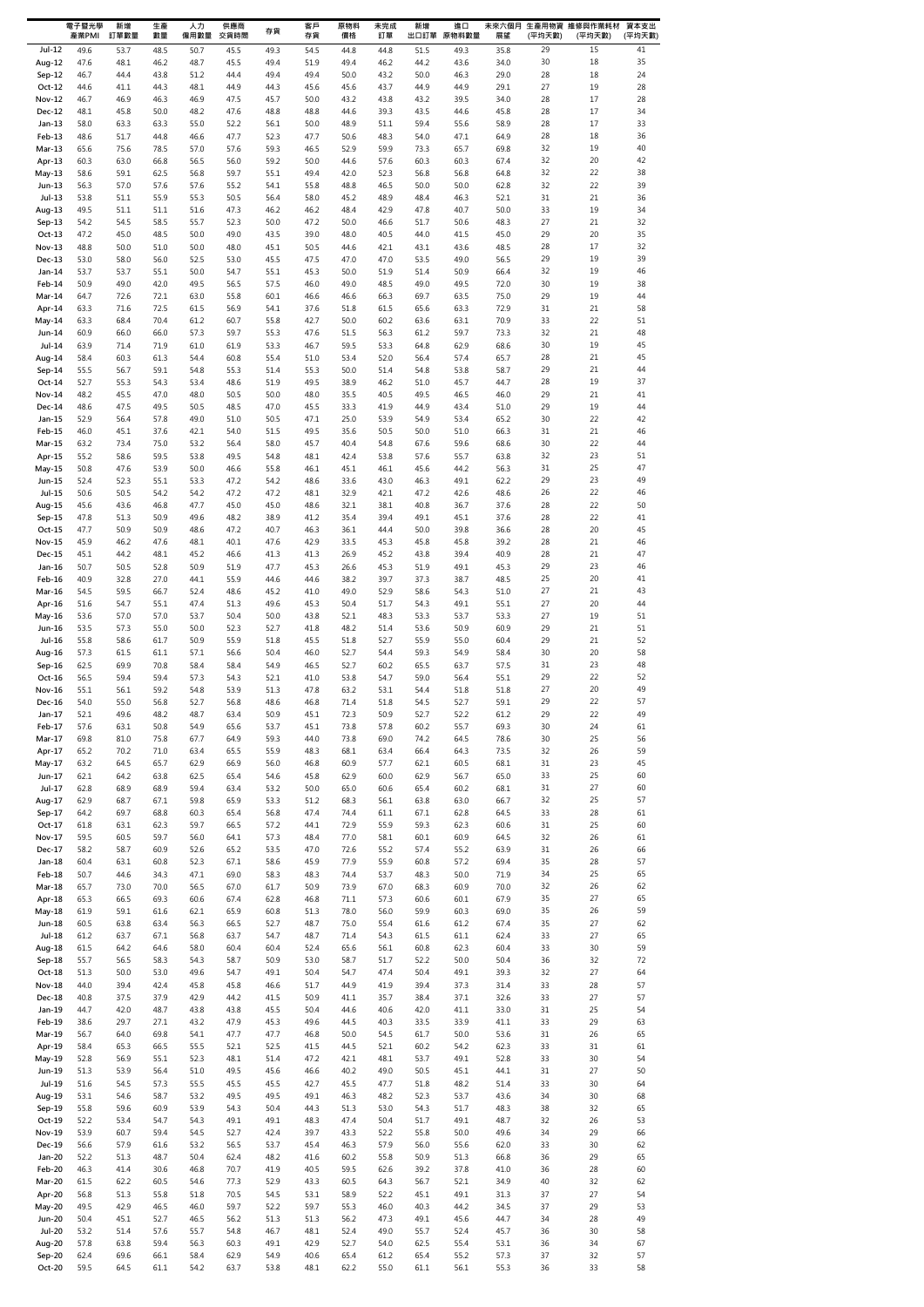|                           | 食品暨紡織<br>產業PMI | 新增<br>訂單數量   | 生產<br>數量     | 人力<br>僱用數量   | 供應商<br>交貨時間  | 存貨           | 客戶<br>存貨     | 原物料<br>價格    | 未完成<br>訂單    | 新增<br>出口訂單   | 進口<br>原物料數量  | 展望           | (平均天數)   | 未來六個月 生產用物資 維修與作業耗材<br>(平均天數) | 資本支出<br>(平均天數) |
|---------------------------|----------------|--------------|--------------|--------------|--------------|--------------|--------------|--------------|--------------|--------------|--------------|--------------|----------|-------------------------------|----------------|
| $Jul-12$                  | 49.1           | 31.8         | 31.8         | 50.0         | 68.2         | 63.6         | 59.1         | 54.5         | 54.5         | 36.4         | 50.0         | 40.9         | 30       | 15                            | 80             |
| Aug-12                    | 62.7           | 68.2         | 81.8         | 54.5         | 50.0         | 59.1         | 63.6         | 63.6         | 63.6         | 50.0         | 59.1         | 36.4         | 31       | 24                            | 117            |
| Sep-12                    | 56.2           | 65.4         | 57.7         | 53.8         | 46.2         | 57.7         | 57.7         | 73.1         | 50.0         | 46.2         | 61.5         | 38.5         | 29       | 23                            | 85             |
| $Oct-12$<br><b>Nov-12</b> | 44.7<br>47.9   | 36.7<br>47.4 | 36.7<br>50.0 | 53.3<br>52.6 | 46.7<br>50.0 | 50.0<br>39.5 | 43.3<br>65.8 | 63.3<br>28.9 | 30.0<br>39.5 | 43.3<br>44.7 | 50.0<br>44.7 | 43.3<br>39.5 | 39<br>31 | 42<br>27                      | 132<br>84      |
| Dec-12                    | 50.0           | 47.2         | 47.2         | 55.6         | 52.8         | 47.2         | 55.6         | 47.2         | 36.1         | 50.0         | 63.9         | 41.7         | 34       | 16                            | 64             |
| $Jan-13$                  | 55.0           | 63.9         | 63.9         | 52.8         | 52.8         | 41.7         | 66.7         | 61.1         | 50.0         | 66.7         | 55.6         | 52.8         | 32       | 12                            | 80             |
| Feb-13                    | 58.1           | 65.6         | 53.1         | 62.5         | 46.9         | 62.5         | 59.4         | 56.3         | 62.5         | 68.8         | 65.6         | 65.6         | 23       | 13                            | 62             |
| Mar-13                    | 56.3           | 60.5         | 57.9         | 52.6         | 42.1         | 68.4         | 50.0         | 60.5         | 47.4         | 55.3         | 68.4         | 65.8         | 43<br>40 | 23<br>27                      | 49<br>56       |
| Apr-13<br>$May-13$        | 64.7<br>55.6   | 71.1<br>52.8 | 68.4<br>50.0 | 65.8<br>52.8 | 55.3<br>63.9 | 63.2<br>58.3 | 47.4<br>58.3 | 44.7<br>47.2 | 55.3<br>52.8 | 65.8<br>52.8 | 65.8<br>52.8 | 65.8<br>50.0 | 29       | 21                            | 55             |
| Jun-13                    | 57.0           | 57.5         | 62.5         | 57.5         | 47.5         | 60.0         | 42.5         | 57.5         | 42.5         | 55.0         | 55.0         | 55.0         | 40       | 29                            | 50             |
| $Jul-13$                  | 58.6           | 54.5         | 54.5         | 68.2         | 50.0         | 65.9         | 65.9         | 54.5         | 54.5         | 47.7         | 52.3         | 54.5         | 28       | 20                            | 53             |
| Aug-13                    | 62.7           | 65.9         | 72.7         | 63.6         | 47.7         | 63.6         | 52.3         | 61.4         | 47.7         | 56.8         | 61.4         | 56.8         | 39       | 29                            | 58             |
| Sep-13<br>$Oct-13$        | 49.5<br>52.6   | 50.0<br>43.5 | 47.6<br>52.2 | 52.4<br>54.3 | 50.0<br>58.7 | 47.6<br>54.3 | 50.0<br>39.1 | 54.8<br>60.9 | 40.5<br>41.3 | 54.8<br>47.8 | 42.9<br>47.8 | 47.6<br>41.3 | 29<br>33 | 23<br>22                      | 50<br>47       |
| Nov-13                    | 52.1           | 52.1         | 52.1         | 56.3         | 45.8         | 54.2         | 45.8         | 56.3         | 50.0         | 39.6         | 52.1         | 43.8         | 32       | 29                            | 48             |
| Dec-13                    | 49.5           | 54.5         | 56.8         | 52.3         | 47.7         | 36.4         | 45.5         | 54.5         | 45.5         | 47.7         | 52.3         | 52.3         | 30       | 22                            | 52             |
| Jan-14                    | 60.0           | 58.7         | 71.7         | 56.5         | 47.8         | 65.2         | 60.9         | 65.2         | 58.7         | 54.3         | 65.2         | 54.3         | 35       | 29                            | 57             |
| Feb-14<br>Mar-14          | 46.0<br>59.2   | 46.0<br>62.5 | 34.0         | 56.0<br>64.6 | 46.0<br>45.8 | 48.0<br>62.5 | 36.0<br>50.0 | 70.0<br>66.7 | 40.0<br>56.3 | 54.0<br>60.4 | 46.0<br>60.4 | 46.0<br>45.8 | 31<br>42 | 28<br>29                      | 53<br>54       |
| Apr-14                    | 61.6           | 68.0         | 60.4<br>74.0 | 56.0         | 52.0         | 58.0         | 42.0         | 68.0         | 50.0         | 48.0         | 60.0         | 48.0         | 37       | 40                            | 58             |
| May-14                    | 56.1           | 60.9         | 58.7         | 54.3         | 52.2         | 54.3         | 50.0         | 63.0         | 39.1         | 54.3         | 54.3         | 58.7         | 36       | 30                            | 47             |
| Jun-14                    | 56.2           | 57.1         | 54.8         | 59.5         | 52.4         | 57.1         | 47.6         | 54.8         | 42.9         | 47.6         | 61.9         | 59.5         | 38       | 33                            | 82             |
| $Jul-14$                  | 52.9           | 57.1         | 52.4         | 66.7         | 35.7         | 52.4         | 52.4         | 54.8         | 40.5         | 47.6         | 57.1         | 59.5         | 39       | 34                            | 65             |
| Aug-14<br>Sep-14          | 59.1<br>51.3   | 69.6<br>54.3 | 67.4<br>50.0 | 60.9<br>60.9 | 50.0<br>45.7 | 47.8<br>45.7 | 54.3<br>43.5 | 50.0<br>47.8 | 43.5<br>37.0 | 56.5<br>39.1 | 47.8<br>60.9 | 52.2<br>52.2 | 37<br>34 | 30<br>33                      | 59<br>59       |
| Oct-14                    | 46.8           | 52.3         | 43.2         | 56.8         | 45.5         | 36.4         | 59.1         | 40.9         | 43.2         | 47.7         | 50.0         | 47.7         | 36       | 35                            | 48             |
| Nov-14                    | 55.7           | 57.1         | 54.8         | 59.5         | 40.5         | 66.7         | 42.9         | 42.9         | 54.8         | 47.6         | 57.1         | 59.5         | 39       | 35                            | 50             |
| Dec-14                    | 57.1           | 71.4         | 66.7         | 57.1         | 45.2         | 45.2         | 45.2         | 35.7         | 50.0         | 61.9         | 57.1         | 66.7         | 40       | 35                            | 63             |
| $Jan-15$                  | 61.7<br>51.2   | 69.6<br>52.0 | 67.4         | 60.9         | 58.7         | 52.2<br>52.0 | 56.5         | 43.5         | 52.2<br>48.0 | 58.7<br>54.0 | 63.0<br>60.0 | 67.4         | 45<br>39 | 36<br>34                      | 55<br>61       |
| Feb-15<br>Mar-15          | 57.9           | 54.2         | 44.0<br>60.4 | 56.0<br>60.4 | 52.0<br>56.3 | 58.3         | 48.0<br>41.7 | 52.0<br>50.0 | 43.8         | 52.1         | 58.3         | 58.0<br>60.4 | 36       | 34                            | 64             |
| Apr-15                    | 58.7           | 60.9         | 63.0         | 54.3         | 52.2         | 63.0         | 50.0         | 43.5         | 41.3         | 52.2         | 56.5         | 50.0         | 35       | 33                            | 71             |
| May-15                    | 57.5           | 64.6         | 60.4         | 56.3         | 47.9         | 58.3         | 43.8         | 66.7         | 47.9         | 52.1         | 60.4         | 60.4         | 33       | 33                            | 67             |
| Jun-15                    | 54.6           | 54.2         | 58.3         | 56.3         | 43.8         | 60.4         | 50.0         | 45.8         | 39.6         | 47.9         | 56.3         | 58.3         | 33       | 34                            | 73             |
| $Jul-15$<br>Aug-15        | 55.4<br>53.2   | 56.3<br>58.0 | 58.3<br>52.0 | 56.3<br>50.0 | 47.9<br>48.0 | 58.3<br>58.0 | 56.3<br>60.0 | 50.0<br>42.0 | 47.9<br>50.0 | 43.8<br>48.0 | 68.8<br>56.0 | 41.7<br>44.0 | 35<br>39 | 32<br>30                      | 64<br>71       |
| Sep-15                    | 53.2           | 56.8         | 50.0         | 59.1         | 52.3         | 47.7         | 56.8         | 47.7         | 50.0         | 52.3         | 47.7         | 34.1         | 35       | 33                            | 65             |
| $Oct-15$                  | 44.3           | 43.5         | 45.7         | 43.5         | 47.8         | 41.3         | 43.5         | 54.3         | 45.7         | 54.3         | 43.5         | 45.7         | 33       | 34                            | 65             |
| <b>Nov-15</b>             | 52.8           | 58.0         | 58.0         | 54.0         | 48.0         | 46.0         | 48.0         | 52.0         | 52.0         | 54.0         | 50.0         | 48.0         | 39       | 34                            | 73             |
| Dec-15                    | 53.9           | 54.3         | 54.3         | 58.7         | 45.7         | 56.5         | 56.5         | 45.7         | 54.3         | 52.2         | 50.0         | 50.0         | 33       | 33                            | 75<br>61       |
| Jan-16<br>Feb-16          | 60.0<br>42.8   | 74.0<br>36.0 | 72.0<br>38.0 | 54.0<br>44.0 | 48.0<br>52.0 | 52.0<br>44.0 | 56.0<br>38.0 | 56.0<br>48.0 | 50.0<br>30.0 | 48.0<br>40.0 | 58.0<br>40.0 | 44.0<br>46.0 | 35<br>32 | 33<br>32                      | 57             |
| Mar-16                    | 46.4           | 46.0         | 44.0         | 50.0         | 48.0         | 44.0         | 44.0         | 58.0         | 42.0         | 46.0         | 48.0         | 42.0         | 50       | 39                            | 78             |
| Apr-16                    | 52.5           | 52.1         | 54.2         | 54.2         | 52.1         | 50.0         | 37.5         | 50.0         | 52.1         | 58.3         | 56.3         | 45.8         | 56       | 43                            | 77             |
| May-16                    | 53.3           | 55.6         | 57.4         | 53.7         | 46.3         | 53.7         | 40.7         | 66.7         | 48.1         | 38.9         | 44.4         | 40.7         | 41       | 37                            | 67             |
| Jun-16<br>Jul-16          | 55.7           | 63.0<br>75.0 | 60.9<br>67.3 | 56.5<br>61.5 | 50.0<br>53.8 | 47.8<br>50.0 | 50.0<br>57.7 | 65.2<br>63.5 | 52.2<br>55.8 | 50.0<br>53.8 | 54.3<br>65.4 | 43.5<br>55.8 | 41<br>50 | 39<br>40                      | 73<br>71       |
| Aug-16                    | 61.5<br>61.6   | 70.0         | 64.0         | 60.0         | 60.0         | 54.0         | 40.0         | 66.0         | 52.0         | 64.0         | 58.0         | 62.0         | 48       | 33                            | 64             |
| Sep-16                    | 47.3           | 48.1         | 42.3         | 51.9         | 48.1         | 46.2         | 36.5         | 55.8         | 42.3         | 59.6         | 50.0         | 55.8         | 41       | 37                            | 69             |
| Oct-16                    | 52.4           | 52.0         | 52.0         | 56.0         | 50.0         | 52.0         | 56.0         | 60.0         | 50.0         | 52.0         | 54.0         | 56.0         | 50       | 42                            | 72             |
| Nov-16                    | 62.3           | 78.8         | 67.3         | 63.5         | 51.9         | 50.0         | 51.9         | 69.2         | 63.5         | 61.5         | 59.6         | 67.3         | 49       | 43                            | 66             |
| Dec-16<br>$Jan-17$        | 61.9<br>60.0   | 69.2<br>62.0 | 69.2<br>62.0 | 55.8<br>56.0 | 51.9<br>66.0 | 63.5<br>54.0 | 50.0<br>50.0 | 65.4<br>78.0 | 63.5<br>60.0 | 55.8<br>64.0 | 65.4<br>58.0 | 61.5<br>62.0 | 47<br>48 | 41<br>37                      | 68<br>70       |
| Feb-17                    | 47.1           | 50.0         | 39.6         | 50.0         | 58.3         | 37.5         | 33.3         | 68.8         | 41.7         | 54.2         | 52.1         | 52.1         | 49       | 40                            | 78             |
| Mar-17                    | 54.6           | 56.3         | 60.4         | 58.3         | 50.0         | 47.9         | 56.3         | 77.1         | 45.8         | 47.9         | 54.2         | 58.3         | 49       | 48                            | 89             |
| Apr-17                    | 49.2           | 48.0         | 52.0         | 50.0         | 52.0         | 44.0         | 46.0         | 76.0         | 48.0         | 46.0         | 54.0         | 52.0         | 46       | 43                            | 66             |
| May-17<br>Jun-17          | 55.4<br>47.6   | 55.8<br>48.0 | 55.8<br>42.0 | 59.6<br>52.0 | 50.0<br>50.0 | 55.8<br>46.0 | 44.2<br>44.0 | 71.2<br>62.0 | 55.8<br>36.0 | 48.1<br>46.0 | 53.8<br>52.0 | 53.8<br>46.0 | 48<br>49 | 40<br>38                      | 68<br>82       |
| Jul-17                    | 55.6           | 55.6         | 53.7         | 53.7         | 55.6         | 59.3         | 59.3         | 63.0         | 51.9         | 48.1         | 63.0         | 55.6         | 45       | 41                            | 79             |
| Aug-17                    | 54.1           | 59.3         | 55.6         | 50.0         | 59.3         | 46.3         | 50.0         | 70.4         | 46.3         | 57.4         | 44.4         | 53.7         | 46       | 32                            | 84             |
| Sep-17                    | 46.9           | 39.7         | 43.1         | 50.0         | 55.2         | 46.6         | 37.9         | 65.5         | 46.6         | 51.7         | 50.0         | 55.2         | 45       | 42                            | 80             |
| $Oct-17$                  | 51.1           | 53.6         | 48.2         | 46.4         | 55.4         | 51.8         | 51.8         | 71.4         | 55.4         | 55.4         | 60.7         | 55.4         | 47<br>48 | 36<br>36                      | 78<br>97       |
| Nov-17<br>Dec-17          | 53.8<br>58.0   | 55.8<br>62.0 | 53.8<br>64.0 | 51.9<br>56.0 | 51.9<br>58.0 | 55.8<br>50.0 | 44.2<br>44.0 | 78.8<br>64.0 | 53.8<br>54.0 | 57.7<br>50.0 | 53.8<br>60.0 | 63.5<br>48.0 | 48       | 45                            | 91             |
| $Jan-18$                  | 56.4           | 60.7         | 58.9         | 51.8         | 58.9         | 51.8         | 46.4         | 73.2         | 57.1         | 53.6         | 55.4         | 62.5         | 40       | 34                            | 79             |
| Feb-18                    | 41.1           | 30.4         | 28.6         | 50.0         | 53.6         | 42.9         | 44.6         | 62.5         | 42.9         | 42.9         | 44.6         | 50.0         | 45       | 34                            | 79             |
| $Mar-18$                  | 58.2           | 67.9         | 67.9         | 51.8         | 50.0         | 53.6         | 46.4         | 73.2         | 57.1         | 53.6         | 57.1         | 64.3         | 31       | 33                            | 71             |
| Apr-18<br>May-18          | 53.0<br>54.7   | 55.0<br>56.7 | 58.3<br>58.3 | 55.0<br>58.3 | 50.0<br>45.0 | 46.7<br>55.0 | 46.7<br>50.0 | 65.0<br>70.0 | 51.7<br>46.7 | 55.0<br>45.0 | 51.7<br>51.7 | 61.7<br>61.7 | 36<br>47 | 34<br>31                      | 63<br>93       |
| Jun-18                    | 53.6           | 53.6         | 60.7         | 51.8         | 48.2         | 53.6         | 39.3         | 67.9         | 48.2         | 48.2         | 57.1         | 55.4         | 53       | 37                            | 80             |
| $Jul-18$                  | 57.7           | 60.0         | 56.7         | 61.7         | 55.0         | 55.0         | 56.7         | 61.7         | 55.0         | 45.0         | 60.0         | 58.3         | 49       | 36                            | 69             |
| Aug-18                    | 57.2           | 60.9         | 60.9         | 59.4         | 51.6         | 53.1         | 53.1         | 68.8         | 56.3         | 54.7         | 60.9         | 56.3         | 50       | 36                            | 75             |
| Sep-18<br>$Oct-18$        | 47.7<br>52.4   | 44.2<br>48.5 | 44.2<br>48.5 | 53.8<br>60.6 | 50.0<br>50.0 | 46.2<br>54.5 | 38.5<br>48.5 | 69.2<br>56.1 | 44.2<br>50.0 | 42.3<br>50.0 | 46.2<br>54.5 | 55.8<br>53.0 | 31<br>45 | 23<br>33                      | 63<br>74       |
| <b>Nov-18</b>             | 51.1           | 53.7         | 53.7         | 50.0         | 51.9         | 46.3         | 42.6         | 51.9         | 53.7         | 53.7         | 57.4         | 53.7         | 44       | 31                            | 76             |
| Dec-18                    | 54.8           | 55.6         | 57.4         | 55.6         | 55.6         | 50.0         | 48.1         | 51.9         | 51.9         | 48.1         | 53.7         | 50.0         | 39       | 33                            | 76             |
| Jan-19                    | 62.3           | 70.0         | 68.3         | 61.7         | 60.0         | 51.7         | 61.7         | 56.7         | 66.7         | 58.3         | 58.3         | 53.3         | 45       | 34                            | 76             |
| Feb-19                    | 39.7           | 28.8         | 22.7         | 51.5         | 51.5         | 43.9         | 47.0         | 59.1         | 37.9         | 40.9         | 34.8         | 51.5         | 45       | 34                            | 76             |
| Mar-19<br>Apr-19          | 58.4<br>53.5   | 62.5<br>51.6 | 70.3<br>58.1 | 53.1<br>53.2 | 54.7<br>48.4 | 51.6<br>56.5 | 46.9<br>40.3 | 59.4<br>64.5 | 51.6<br>51.6 | 59.4<br>56.5 | 59.4<br>54.8 | 53.1<br>50.0 | 50<br>51 | 36<br>32                      | 71<br>88       |
| May-19                    | 59.0           | 68.3         | 66.7         | 55.0         | 50.0         | 55.0         | 46.7         | 58.3         | 65.0         | 56.7         | 65.0         | 58.3         | 39       | 31                            | 70             |
| Jun-19                    | 54.8           | 63.0         | 55.6         | 57.4         | 50.0         | 48.1         | 42.6         | 59.3         | 61.1         | 51.9         | 51.9         | 44.4         | 35       | 22                            | 75             |
| Jul-19                    | 59.7           | 66.7         | 68.3         | 58.3         | 53.3         | 51.7         | 53.3         | 60.0         | 58.3         | 51.7         | 61.7         | 61.7         | 47       | 36                            | 71             |
| Aug-19                    | 53.1           | 56.9         | 58.6         | 51.7         | 48.3         | 50.0         | 53.4         | 41.4         | 44.8         | 44.8         | 43.1         | 53.4         | 49<br>38 | 42<br>28                      | 83<br>56       |
| Sep-19<br>$Oct-19$        | 45.2<br>60.3   | 41.9<br>65.6 | 40.3<br>67.2 | 50.0<br>56.3 | 45.2<br>54.7 | 48.4<br>57.8 | 38.7<br>43.8 | 46.8<br>46.9 | 50.0<br>59.4 | 48.4<br>54.7 | 48.4<br>54.7 | 54.8<br>54.7 | 51       | 38                            | 80             |
| <b>Nov-19</b>             | 61.7           | 70.7         | 70.7         | 63.8         | 56.9         | 46.6         | 55.2         | 62.1         | 62.1         | 63.8         | 63.8         | 58.6         | 35       | 31                            | 72             |
| Dec-19                    | 61.4           | 67.2         | 69.0         | 60.3         | 53.4         | 56.9         | 67.2         | 55.2         | 63.8         | 55.2         | 56.9         | 62.1         | 37       | 30                            | 92             |
| Jan-20                    | 60.0           | 73.1         | 53.8         | 53.8         | 57.7         | 61.5         | 61.5         | 63.5         | 50.0         | 63.5         | 61.5         | 59.6         | 35       | 30                            | 81             |
| Feb-20<br>Mar-20          | 49.4<br>49.6   | 43.5<br>44.6 | 48.4<br>48.2 | 51.6<br>51.8 | 54.8<br>57.1 | 48.4<br>46.4 | 38.7<br>42.9 | 50.0<br>33.9 | 48.4<br>44.6 | 41.9<br>44.6 | 50.0<br>42.9 | 25.8<br>23.2 | 44<br>49 | 31<br>29                      | 70<br>66       |
| Apr-20                    | 49.0           | 40.0         | 50.0         | 51.7         | 53.3         | 50.0         | 60.0         | 38.3         | 36.7         | 33.3         | 53.3         | 23.3         | 50       | 34                            | 81             |
| May-20                    | 45.2           | 37.9         | 31.0         | 50.0         | 51.7         | 55.2         | 55.2         | 41.4         | 32.8         | 27.6         | 36.2         | 31.0         | 39       | 27                            | 54             |
| <b>Jun-20</b>             | 49.7           | 50.0         | 48.3         | 50.0         | 56.9         | 43.1         | 39.7         | 62.1         | 51.7         | 41.4         | 46.6         | 51.7         | 36       | 33                            | 84             |
| <b>Jul-20</b>             | 66.9           | 76.9         | 73.1         | 61.5         | 61.5         | 61.5         | 57.7         | 61.5         | 69.2         | 57.7         | 57.7         | 63.5         | 40       | 34                            | 87             |
| Aug-20<br>Sep-20          | 57.4<br>61.0   | 63.0<br>70.0 | 57.4<br>63.3 | 55.6<br>53.3 | 55.6<br>53.3 | 55.6<br>65.0 | 46.3<br>43.3 | 51.9<br>63.3 | 55.6<br>58.3 | 53.7<br>61.7 | 61.1<br>58.3 | 61.1<br>65.0 | 34<br>37 | 29<br>37                      | 74<br>87       |
| Oct-20                    | 57.2           | 62.5         | 67.2         | 57.8         | 43.8         | 54.7         | 54.7         | 65.6         | 51.6         | 56.3         | 54.7         | 59.4         | 38       | 33                            | 93             |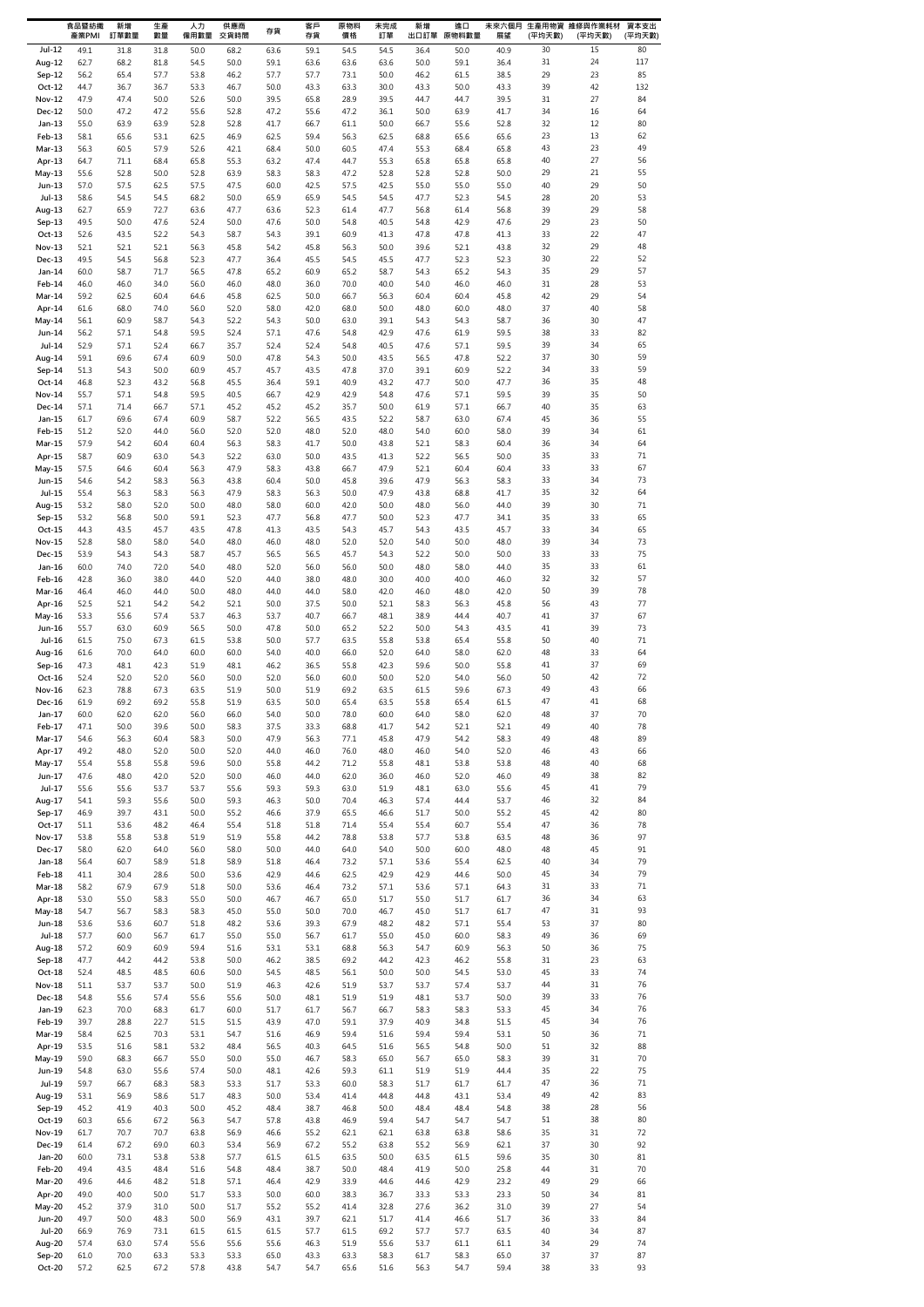|                           | 基礎原物料<br>產業PMI | 新增<br>訂單數量   | 生產<br>數量     | 人力<br>僱用數量   | 供應商<br>交貨時間  | 存貨           | 客戶<br>存貨     | 原物料<br>價格    | 未完成<br>訂單    | 新增           | 進口<br>出口訂單 原物料數量 | 未來六個月<br>展望  | (平均天數)   | 生產用物資 維修與作業耗材<br>(平均天數) | 資本支出<br>(平均天數) |
|---------------------------|----------------|--------------|--------------|--------------|--------------|--------------|--------------|--------------|--------------|--------------|------------------|--------------|----------|-------------------------|----------------|
| $Jul-12$                  | 39.4           | 25.7         | 27.1         | 45.7         | 51.4         | 47.1         | 52.9         | 24.3         | 41.4         | 38.6         | 35.7             | 4.3          | 37       | 25                      | 47             |
| Aug-12                    | 40.3           | 32.1         | 39.7         | 46.2         | 39.7         | 43.6         | 41.0         | 50.0         | 33.3         | 37.2         | 41.0             | 19.2         | 35       | 26                      | 54             |
| Sep-12                    | 46.6           | 50.0         | 39.5         | 52.6         | 47.4         | 43.4         | 35.5         | 39.5         | 31.6         | 52.6         | 35.5             | 31.6         | 38       | 29                      | 43             |
| $Oct-12$<br><b>Nov-12</b> | 47.0<br>54.7   | 43.8<br>68.4 | 48.8<br>63.2 | 52.5<br>55.3 | 45.0<br>44.7 | 45.0<br>42.1 | 45.0<br>40.8 | 47.5<br>57.9 | 46.3<br>55.3 | 41.3<br>53.9 | 47.5<br>52.6     | 31.3<br>53.9 | 32<br>32 | 28<br>25                | 49<br>55       |
| Dec-12                    | 55.8           | 61.8         | 64.5         | 60.5         | 47.4         | 44.7         | 40.8         | 72.4         | 63.2         | 52.6         | 61.8             | 63.2         | 36       | 25                      | 56             |
| $Jan-13$                  | 58.8           | 80.5         | 64.6         | 53.7         | 50.0         | 45.1         | 45.1         | 84.1         | 70.7         | 57.3         | 63.4             | 70.7         | 34       | 28                      | 47             |
| Feb-13                    | 49.0           | 53.7         | 42.7         | 53.7         | 51.2         | 43.9         | 42.7         | 87.8         | 54.9         | 48.8         | 51.2             | 68.3         | 44       | 34                      | 53             |
| $Mar-13$                  | 56.1           | 56.6         | 67.1         | 53.9         | 50.0         | 52.6         | 53.9         | 57.9         | 52.6         | 52.6         | 51.3             | 51.3         | 38<br>32 | 34<br>23                | 64<br>45       |
| Apr-13<br>$May-13$        | 51.2<br>44.9   | 46.3<br>39.0 | 46.3<br>32.9 | 47.6<br>47.6 | 47.6<br>45.1 | 68.3<br>59.8 | 58.5<br>56.1 | 24.4<br>25.6 | 32.9<br>40.2 | 40.2<br>35.4 | 50.0<br>40.2     | 36.6<br>31.7 | 35       | 29                      | 60             |
| Jun-13                    | 44.7           | 30.3         | 44.7         | 53.9         | 40.8         | 53.9         | 43.4         | 25.0         | 40.8         | 34.2         | 39.5             | 28.9         | 33       | 29                      | 50             |
| Jul-13                    | 50.8           | 64.1         | 61.5         | 46.2         | 38.5         | 43.6         | 33.3         | 55.1         | 41.0         | 47.4         | 50.0             | 51.3         | 39       | 38                      | 65             |
| Aug-13                    | 56.7           | 65.4         | 67.9         | 47.4         | 52.6         | 50.0         | 39.7         | 71.8         | 52.6         | 53.8         | 53.8             | 65.4         | 38       | 27                      | 45             |
| $Sep-13$<br>$Oct-13$      | 50.3<br>53.3   | 41.0<br>56.3 | 53.8<br>52.5 | 51.3<br>51.3 | 51.3<br>51.3 | 53.8<br>55.0 | 46.2<br>57.5 | 61.5<br>58.8 | 44.9<br>56.3 | 41.0<br>48.8 | 56.4<br>52.5     | 57.7<br>42.5 | 38<br>38 | 28<br>26                | 59<br>52       |
| Nov-13                    | 53.5           | 51.3         | 57.5         | 53.8         | 53.8         | 51.3         | 42.5         | 48.8         | 41.3         | 43.8         | 47.5             | 41.3         | 41       | 39                      | 66             |
| Dec-13                    | 52.6           | 51.2         | 52.4         | 54.8         | 54.8         | 50.0         | 42.9         | 63.1         | 44.0         | 51.2         | 52.4             | 52.4         | 40       | 35                      | 59             |
| Jan-14                    | 47.3           | 47.7         | 46.6         | 47.7         | 50.0         | 44.3         | 40.9         | 63.6         | 48.9         | 48.9         | 48.9             | 65.9         | 35       | 28                      | 55             |
| Feb-14<br>Mar-14          | 45.1<br>55.1   | 47.7<br>59.3 | 40.7<br>55.8 | 46.5<br>53.5 | 50.0<br>51.2 | 40.7<br>55.8 | 45.3<br>46.5 | 57.0<br>58.1 | 46.5<br>52.3 | 53.5<br>55.8 | 46.5<br>55.8     | 54.7<br>48.8 | 37<br>34 | 31<br>36                | 60<br>53       |
| Apr-14                    | 58.4           | 67.8         | 64.4         | 51.1         | 61.1         | 47.8         | 48.9         | 67.8         | 57.8         | 66.7         | 60.0             | 57.8         | 38       | 28                      | 58             |
| May-14                    | 52.8           | 58.7         | 53.3         | 52.2         | 48.9         | 51.1         | 46.7         | 54.3         | 52.2         | 55.4         | 55.4             | 60.9         | 33       | 28                      | 59             |
| Jun-14                    | 51.2           | 47.7         | 52.3         | 48.8         | 53.5         | 53.5         | 53.5         | 53.5         | 48.8         | 50.0         | 50.0             | 59.3         | 35       | 29                      | 54             |
| Jul-14                    | 48.9           | 45.6         | 45.6         | 54.4         | 45.6         | 53.3         | 55.6         | 51.1         | 43.3         | 41.1         | 52.2             | 56.7         | 32       | 29                      | 48             |
| Aug-14<br>Sep-14          | 50.2<br>50.5   | 45.3<br>47.6 | 44.2<br>47.6 | 50.0<br>58.5 | 52.3<br>46.3 | 59.3<br>52.4 | 52.3<br>48.8 | 51.2<br>35.4 | 46.5<br>37.8 | 48.8<br>46.3 | 61.6<br>56.1     | 55.8<br>42.7 | 33<br>36 | 26<br>28                | 58<br>59       |
| $Oct-14$                  | 50.6           | 41.0         | 54.0         | 57.0         | 46.0         | 55.0         | 49.0         | 30.0         | 41.0         | 43.0         | 55.0             | 35.0         | 34       | 27                      | 51             |
| <b>Nov-14</b>             | 47.6           | 42.9         | 44.0         | 53.6         | 47.6         | 50.0         | 44.0         | 25.0         | 40.5         | 41.7         | 52.4             | 29.8         | 31       | 31                      | 60             |
| Dec-14                    | 48.4           | 44.4         | 42.2         | 52.2         | 46.7         | 56.7         | 54.4         | 24.4         | 37.8         | 42.2         | 45.6             | 34.4         | 36       | 31                      | 60             |
| Jan-15<br>Feb-15          | 53.6<br>47.2   | 55.6<br>35.9 | 58.9<br>37.0 | 45.6<br>51.1 | 47.8<br>48.9 | 60.0<br>63.0 | 50.0<br>42.4 | 25.6<br>33.7 | 46.7<br>40.2 | 41.1<br>38.0 | 54.4<br>43.5     | 42.2<br>46.7 | 29<br>36 | 28<br>31                | 54<br>57       |
| Mar-15                    | 50.0           | 52.4         | 52.4         | 51.2         | 43.9         | 50.0         | 47.6         | 26.8         | 46.3         | 42.7         | 39.0             | 40.2         | 35       | 33                      | 57             |
| Apr-15                    | 46.7           | 40.8         | 48.0         | 50.0         | 41.8         | 53.1         | 44.9         | 27.6         | 37.8         | 37.8         | 44.9             | 39.8         | 35       | 32                      | 49             |
| May-15                    | 47.4           | 41.0         | 46.0         | 51.0         | 50.0         | 49.0         | 44.0         | 45.0         | 45.0         | 48.0         | 44.0             | 38.0         | 29       | 27                      | 45             |
| Jun-15<br>Jul-15          | 43.8<br>42.2   | 42.2<br>28.3 | 42.2<br>38.0 | 45.6<br>48.9 | 51.1<br>52.2 | 37.8<br>43.5 | 42.2<br>44.6 | 37.8<br>29.3 | 37.8<br>41.3 | 33.3<br>30.4 | 42.2<br>37.0     | 32.2<br>29.3 | 28<br>33 | 29<br>28                | 41<br>62       |
| Aug-15                    | 40.0           | 23.9         | 35.2         | 46.6         | 45.5         | 48.9         | 44.3         | 26.1         | 37.5         | 30.7         | 39.8             | 19.3         | 35       | 29                      | 49             |
| Sep-15                    | 40.4           | 33.0         | 39.4         | 44.7         | 43.6         | 41.5         | 37.2         | 22.3         | 36.2         | 33.0         | 38.3             | 23.4         | 36       | 27                      | 50             |
| $Oct-15$                  | 41.8           | 36.7         | 36.7         | 46.7         | 45.6         | 43.3         | 40.0         | 30.0         | 38.9         | 40.0         | 35.6             | 30.0         | 31       | 29                      | 56             |
| Nov-15<br>Dec-15          | 43.3<br>47.6   | 47.8<br>46.7 | 42.2<br>47.8 | 38.9         | 43.3<br>45.7 | 44.4<br>46.7 | 44.4<br>42.4 | 32.2<br>22.8 | 43.3<br>41.3 | 44.4<br>43.5 | 38.9<br>41.3     | 27.8<br>26.1 | 32<br>30 | 30<br>32                | 54<br>53       |
| Jan-16                    | 49.1           | 50.0         | 53.5         | 51.1<br>46.5 | 53.5         | 41.9         | 40.7         | 36.0         | 44.2         | 45.3         | 45.3             | 37.2         | 35       | 33                      | 57             |
| Feb-16                    | 39.1           | 40.9         | 25.0         | 40.9         | 44.3         | 44.3         | 43.2         | 59.1         | 50.0         | 44.3         | 38.6             | 51.1         | 33       | 29                      | 59             |
| Mar-16                    | 55.7           | 68.2         | 63.6         | 45.5         | 51.1         | 50.0         | 50.0         | 69.3         | 63.6         | 58.0         | 53.4             | 52.3         | 39       | 30                      | 60             |
| Apr-16                    | 57.1           | 61.5         | 66.7         | 50.0         | 52.1         | 55.2         | 51.0         | 78.1         | 62.5         | 58.3         | 50.0             | 62.5         | 37       | 30                      | 58             |
| May-16<br>Jun-16          | 56.2<br>52.6   | 58.9<br>46.8 | 55.6<br>55.3 | 52.2<br>51.1 | 57.8<br>51.1 | 56.7<br>58.5 | 46.7<br>44.7 | 60.0<br>61.7 | 61.1<br>55.3 | 55.6<br>43.6 | 54.4<br>56.4     | 55.6<br>47.9 | 36<br>39 | 31<br>34                | 63<br>58       |
| Jul-16                    | 50.0           | 41.5         | 52.1         | 55.3         | 46.8         | 54.3         | 46.8         | 67.0         | 45.7         | 43.6         | 51.1             | 46.8         | 39       | 36                      | 56             |
| Aug-16                    | 50.4           | 48.9         | 48.9         | 56.4         | 45.7         | 52.1         | 53.2         | 60.6         | 42.6         | 45.7         | 40.4             | 45.7         | 34       | 30                      | 57             |
| Sep-16                    | 48.3           | 42.7         | 40.6         | 56.3         | 51.0         | 51.0         | 51.0         | 51.0         | 46.9         | 43.8         | 46.9             | 40.6         | 37       | 36                      | 59             |
| Oct-16<br><b>Nov-16</b>   | 53.8<br>60.7   | 52.2<br>64.0 | 47.8<br>62.8 | 57.8<br>52.3 | 54.4<br>62.8 | 56.7<br>61.6 | 50.0<br>57.0 | 65.6<br>79.1 | 48.9<br>60.5 | 46.7<br>48.8 | 52.2<br>57.0     | 45.6<br>53.5 | 42<br>40 | 34<br>33                | 59<br>59       |
| Dec-16                    | 57.1           | 59.8         | 58.5         | 51.2         | 56.1         | 59.8         | 56.1         | 84.1         | 50.0         | 45.1         | 51.2             | 58.5         | 37       | 30                      | 62             |
| $Jan-17$                  | 49.8           | 44.0         | 45.2         | 54.8         | 57.1         | 47.6         | 63.1         | 79.8         | 52.4         | 50.0         | 56.0             | 52.4         | 31       | 30                      | 60             |
| Feb-17                    | 50.0           | 46.8         | 44.7         | 54.3         | 51.1         | 53.2         | 44.7         | 76.6         | 46.8         | 55.3         | 57.4             | 54.3         | 37       | 32                      | 64             |
| $Mar-17$<br>Apr-17        | 59.8<br>54.6   | 58.0<br>46.7 | 70.5<br>57.6 | 58.0<br>54.3 | 52.3<br>47.8 | 60.2<br>66.3 | 63.6<br>57.6 | 75.0<br>56.5 | 52.3<br>46.7 | 56.8<br>46.7 | 59.1<br>58.7     | 50.0<br>46.7 | 36<br>38 | 31<br>31                | 63<br>72       |
| May-17                    | 51.1           | 42.0         | 50.0         | 58.0         | 52.3         | 53.4         | 46.6         | 50.0         | 46.6         | 45.5         | 53.4             | 48.9         | 40       | 32                      | 67             |
| Jun-17                    | 53.9           | 51.2         | 47.6         | 54.9         | 52.4         | 63.4         | 43.9         | 48.8         | 48.8         | 50.0         | 50.0             | 53.7         | 39       | 33                      | 76             |
| Jul-17                    | 54.1           | 53.8         | 55.1         | 52.6         | 48.7         | 60.3         | 47.4         | 62.8         | 56.4         | 46.2         | 50.0             | 66.7         | 38       | 31                      | 84             |
| Aug-17<br>$Sep-17$        | 55.1<br>52.2   | 60.5<br>51.1 | 58.1<br>53.3 | 53.5<br>54.4 | 55.8<br>54.4 | 47.7<br>47.8 | 51.2<br>46.7 | 86.0<br>78.9 | 51.2<br>46.7 | 54.7<br>47.8 | 47.7<br>48.9     | 65.1<br>62.2 | 34<br>40 | 29<br>34                | 61<br>64       |
| $Oct-17$                  | 51.9           | 47.9         | 48.9         | 56.4         | 53.2         | 53.2         | 55.3         | 69.1         | 57.4         | 52.1         | 51.1             | 53.2         | 45       | 32                      | 66             |
| Nov-17                    | 52.0           | 43.3         | 52.2         | 48.9         | 54.4         | 61.1         | 46.7         | 74.4         | 47.8         | 42.2         | 46.7             | 46.7         | 48       | 34                      | 77             |
| Dec-17                    | 57.2           | 54.7         | 61.6         | 54.7         | 53.5         | 61.6         | 47.7         | 74.4         | 54.7         | 52.3         | 51.2             | 50.0         | 37       | 34                      | 64             |
| Jan-18<br>Feb-18          | 55.9<br>52.4   | 52.4<br>45.2 | 61.0<br>39.3 | 51.2<br>57.1 | 54.9<br>54.8 | 59.8<br>65.5 | 43.9<br>45.2 | 86.6<br>79.8 | 46.3<br>54.8 | 58.5<br>50.0 | 54.9<br>53.6     | 57.3<br>59.5 | 37<br>49 | 30<br>33                | 69<br>78       |
| Mar-18                    | 62.4           | 61.0         | 65.9         | 56.1         | 61.0         | 68.3         | 58.5         | 76.8         | 57.3         | 56.1         | 58.5             | 57.3         | 48       | 30                      | 77             |
| Apr-18                    | 57.2           | 56.4         | 65.4         | 50.0         | 57.7         | 56.4         | 55.1         | 74.4         | 55.1         | 53.8         | 55.1             | 52.6         | 50       | 36                      | 87             |
| $May-18$                  | 56.6           | 58.5         | 64.6         | 48.8         | 51.2         | 59.8         | 58.5         | 74.4         | 53.7         | 54.9         | 48.8             | 54.9         | 51       | 44                      | 91             |
| Jun-18<br>$Jul-18$        | 56.8<br>47.5   | 61.3<br>40.0 | 56.3<br>45.0 | 56.3<br>46.3 | 52.5<br>47.5 | 57.5<br>58.8 | 52.5<br>51.3 | 80.0<br>68.8 | 55.0<br>38.8 | 52.5<br>41.3 | 55.0<br>52.5     | 52.5<br>40.0 | 46<br>42 | 38<br>37                | 70<br>66       |
| Aug-18                    | 44.9           | 39.5         | 41.9         | 46.5         | 46.5         | 50.0         | 47.7         | 64.0         | 38.4         | 41.9         | 51.2             | 45.3         | 45       | 39                      | 67             |
| Sep-18                    | 52.5           | 48.8         | 51.3         | 52.5         | 52.5         | 57.5         | 51.3         | 58.8         | 47.5         | 42.5         | 47.5             | 41.3         | 46       | 42                      | 67             |
| $Oct-18$                  | 47.9           | 38.4         | 54.7         | 46.5         | 46.5         | 53.5         | 44.2         | 50.0         | 34.9         | 47.7         | 40.7             | 43.0         | 46       | 40                      | 62             |
| Nov-18<br>Dec-18          | 45.5<br>42.9   | 42.0<br>40.5 | 47.7<br>41.7 | 45.5<br>42.9 | 44.3<br>39.3 | 47.7<br>50.0 | 46.6<br>39.3 | 33.0<br>27.4 | 39.8<br>35.7 | 40.9<br>35.7 | 42.0<br>36.9     | 30.7<br>25.0 | 44<br>40 | 36<br>33                | 65<br>61       |
| $Jan-19$                  | 46.3           | 38.8         | 47.5         | 42.5         | 45.0         | 57.5         | 42.5         | 43.8         | 40.0         | 40.0         | 42.5             | 32.5         | 49       | 33                      | 72             |
| Feb-19                    | 41.1           | 33.0         | 21.6         | 45.5         | 47.7         | 58.0         | 46.6         | 68.2         | 45.5         | 40.9         | 45.5             | 42.0         | 44       | 37                      | 79             |
| Mar-19                    | 51.9           | 50.0         | 57.1         | 44.0         | 46.4         | 61.9         | 46.4         | 67.9         | 51.2         | 47.6         | 52.4             | 48.8         | 44       | 35                      | 85             |
| Apr-19<br>May-19          | 51.1<br>44.3   | 50.0<br>40.9 | 48.9<br>43.2 | 50.0<br>48.9 | 50.0<br>45.5 | 56.8<br>43.2 | 44.3<br>44.3 | 52.3<br>36.4 | 45.5<br>50.0 | 50.0         | 46.6<br>39.8     | 44.3<br>38.6 | 40<br>42 | 34<br>34                | 65<br>66       |
| Jun-19                    | 42.8           | 41.3         | 42.4         | 45.7         | 43.5         | 41.3         | 45.7         | 31.5         | 41.3         | 36.4<br>43.5 | 42.4             | 35.9         | 40       | 33                      | 72             |
| Jul-19                    | 40.4           | 37.0         | 38.0         | 45.7         | 41.3         | 40.2         | 44.6         | 59.8         | 39.1         | 41.3         | 43.5             | 46.7         | 42       | 34                      | 63             |
| Aug-19                    | 38.7           | 40.2         | 39.1         | 40.2         | 38.0         | 35.9         | 40.2         | 51.1         | 37.0         | 38.0         | 42.4             | 44.6         | 37       | 39                      | 61             |
| Sep-19                    | 42.5           | 44.8         | 34.4         | 41.7         | 40.6         | 51.0         | 39.6         | 50.0         | 41.7         | 40.6         | 35.4             | 36.5         | 38       | 32                      | 63             |
| $Oct-19$<br>Nov-19        | 42.8<br>49.8   | 37.0<br>50.0 | 42.4<br>47.8 | 43.5<br>51.1 | 39.1<br>41.3 | 52.2<br>58.7 | 33.7<br>43.5 | 41.3<br>34.8 | 38.0<br>46.7 | 37.0<br>37.0 | 44.6<br>54.3     | 41.3<br>48.9 | 43<br>43 | 34<br>35                | 68<br>64       |
| Dec-19                    | 51.3           | 57.6         | 48.9         | 52.2         | 44.6         | 53.3         | 39.1         | 48.9         | 48.9         | 54.3         | 50.0             | 52.2         | 41       | 35                      | 59             |
| Jan-20                    | 44.9           | 46.5         | 38.4         | 43.0         | 46.5         | 50.0         | 43.0         | 53.5         | 52.3         | 41.9         | 44.2             | 64.0         | 40       | 36                      | 65             |
| Feb-20                    | 47.1           | 57.3         | 41.5         | 43.9         | 48.8         | 43.9         | 46.3         | 37.8         | 53.7         | 45.1         | 45.1             | 41.5         | 43       | 35                      | 67             |
| Mar-20<br>Apr-20          | 49.3<br>42.0   | 45.7<br>30.7 | 52.2<br>37.5 | 50.0<br>40.9 | 51.1<br>54.5 | 47.8<br>46.6 | 47.8<br>43.2 | 39.1<br>26.1 | 43.5<br>46.6 | 42.4<br>26.1 | 42.4<br>33.0     | 21.7<br>15.9 | 42<br>44 | 34<br>31                | 61<br>52       |
| May-20                    | 42.2           | 27.8         | 33.3         | 42.2         | 54.4         | 53.3         | 51.1         | 35.6         | 41.1         | 23.3         | 38.9             | 24.4         | 43       | 34                      | 57             |
| Jun-20                    | 45.7           | 45.5         | 44.3         | 42.0         | 46.6         | 50.0         | 43.2         | 60.2         | 40.9         | 33.0         | 37.5             | 45.5         | 37       | 28                      | 53             |
| <b>Jul-20</b>             | 50.7           | 52.2         | 51.1         | 46.7         | 52.2         | 51.1         | 43.3         | 66.7         | 34.4         | 40.0         | 43.3             | 50.0         | 40       | 32                      | 55             |
| Aug-20<br>Sep-20          | 54.9<br>56.9   | 62.2<br>63.5 | 61.1<br>62.5 | 48.9<br>50.0 | 47.8<br>53.1 | 54.4<br>55.2 | 37.8<br>47.9 | 78.9<br>72.9 | 55.6<br>58.3 | 51.1<br>50.0 | 55.6<br>55.2     | 55.6<br>61.5 | 42<br>40 | 33<br>34                | 53<br>53       |
| Oct-20                    | 60.2           | 64.9         | 72.3         | 51.1         | 55.3         | 57.4         | 42.6         | 74.5         | 64.9         | 56.4         | 54.3             | 63.8         | 41       | 35                      | 58             |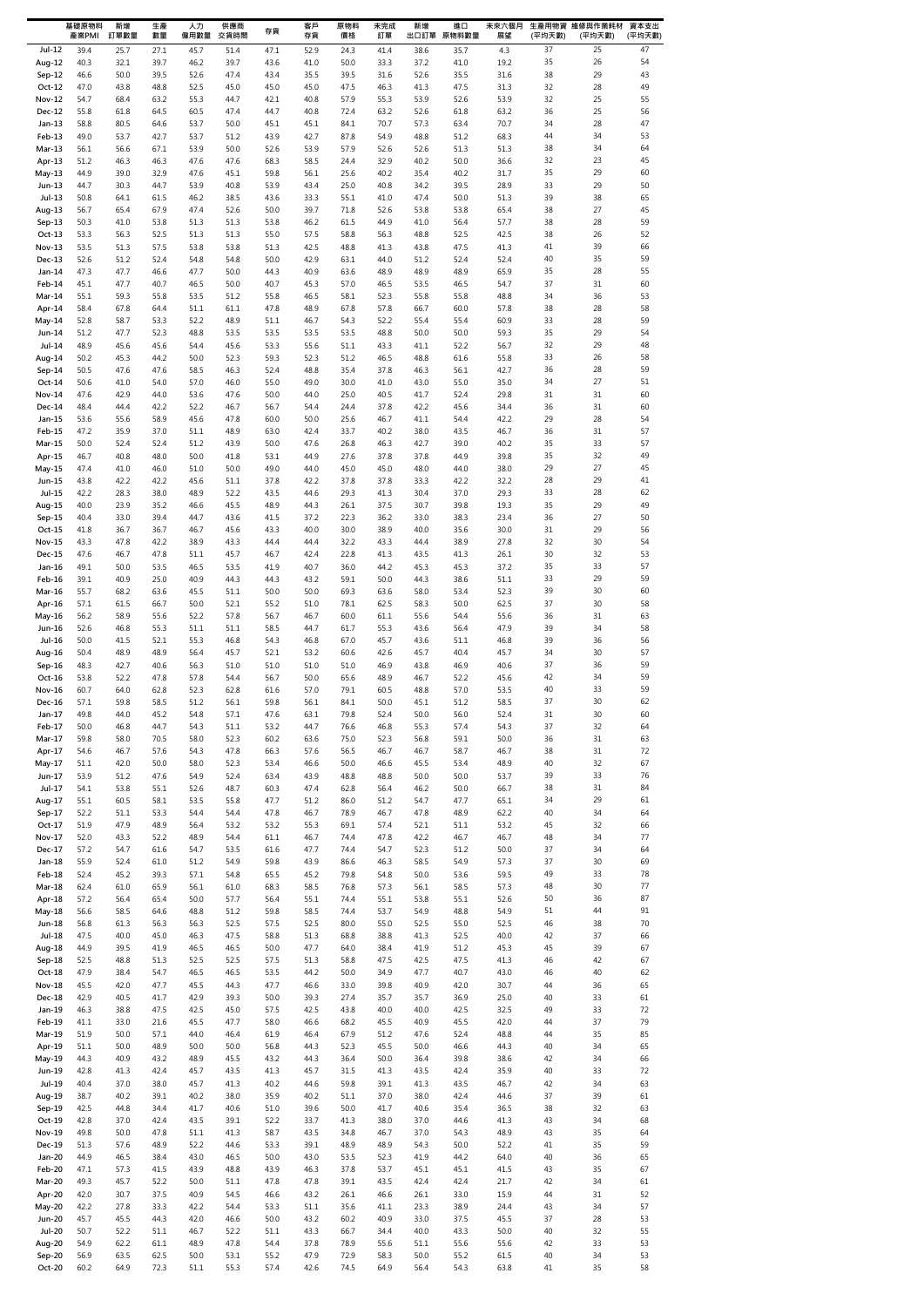|                                | 交通工具<br>產業PMI | 新增<br>訂單數量   | 生產<br>數量     | 人力<br>僱用數量   | 供應商<br>交貨時間  | 存貨           | 客戶<br>存貨     | 原物料<br>價格    | 未完成<br>訂單    | 新增           | 進口<br>出口訂單 原物料數量 | 展望           | 未來六個月 生產用物資<br>(平均天數) | 維修與作業耗材<br>(平均天數) | 資本支出<br>(平均天數) |
|--------------------------------|---------------|--------------|--------------|--------------|--------------|--------------|--------------|--------------|--------------|--------------|------------------|--------------|-----------------------|-------------------|----------------|
| $Jul-12$                       | 44.5          | 42.5         | 37.5         | 40.0         | 52.5         | 50.0         | 42.5         | 40.0         | 47.5         | 40.0         | 42.5             | 22.5         | 32                    | 20                | 63             |
| Aug-12                         | 53.7          | 55.3         | 60.5         | 50.0         | 47.4         | 55.3         | 47.4         | 39.5         | 55.3         | 52.6         | 50.0             | 42.1         | 36                    | 47                | 74             |
| Sep-12<br>$Oct-12$             | 44.2<br>53.3  | 52.6<br>54.8 | 44.7<br>50.0 | 39.5<br>52.4 | 39.5<br>47.6 | 44.7<br>61.9 | 50.0<br>45.2 | 44.7<br>45.2 | 50.0<br>47.6 | 47.4<br>59.5 | 39.5<br>33.3     | 31.6<br>45.2 | 34<br>39              | 26<br>20          | 68<br>76       |
| <b>Nov-12</b>                  | 58.5          | 67.5         | 60.0         | 52.5         | 52.5         | 60.0         | 55.0         | 55.0         | 65.0         | 65.0         | 42.5             | 42.5         | 35                    | 25                | 56             |
| Dec-12                         | 54.4          | 63.9         | 58.3         | 52.8         | 41.7         | 55.6         | 55.6         | 52.8         | 58.3         | 61.1         | 50.0             | 52.8         | 29                    | 23                | 72             |
| $Jan-13$<br>Feb-13             | 60.0<br>49.4  | 76.3<br>56.3 | 68.4<br>37.5 | 52.6<br>56.3 | 52.6<br>56.3 | 50.0<br>40.6 | 36.8<br>46.9 | 57.9<br>65.6 | 68.4<br>43.8 | 65.8<br>43.8 | 55.3<br>46.9     | 65.8<br>81.3 | 26<br>20              | 22<br>20          | 58<br>61       |
| Mar-13                         | 65.9          | 82.4         | 79.4         | 64.7         | 47.1         | 55.9         | 47.1         | 61.8         | 50.0         | 61.8         | 64.7             | 70.6         | 27                    | 22                | 73             |
| Apr-13                         | 60.0          | 58.8         | 64.7         | 58.8         | 58.8         | 58.8         | 64.7         | 47.1         | 52.9         | 52.9         | 55.9             | 58.8         | 29                    | 24                | 47             |
| May-13                         | 63.5          | 70.6         | 73.5         | 61.8         | 55.9         | 55.9         | 44.1         | 41.2         | 67.6         | 64.7         | 64.7             | 55.9         | 26<br>29              | 28<br>37          | 47<br>50       |
| Jun-13<br>Jul-13               | 55.0<br>54.2  | 53.1<br>47.4 | 53.1<br>47.4 | 59.4<br>55.3 | 56.3<br>60.5 | 53.1<br>60.5 | 59.4<br>55.3 | 31.3<br>39.5 | 65.6<br>55.3 | 50.0<br>47.4 | 53.1<br>39.5     | 50.0<br>60.5 | 31                    | 22                | 64             |
| Aug-13                         | 46.7          | 47.2         | 38.9         | 47.2         | 55.6         | 44.4         | 38.9         | 47.2         | 50.0         | 44.4         | 47.2             | 52.8         | 24                    | 17                | 41             |
| Sep-13                         | 59.0          | 60.0         | 57.5         | 60.0         | 57.5         | 60.0         | 40.0         | 55.0         | 47.5         | 47.5         | 57.5             | 52.5         | 27                    | 25                | 78             |
| Oct-13<br>Nov-13               | 60.0<br>64.0  | 70.6<br>77.5 | 58.8<br>67.5 | 55.9<br>60.0 | 55.9<br>50.0 | 58.8<br>65.0 | 50.0<br>35.0 | 61.8<br>45.0 | 61.8<br>57.5 | 58.8<br>67.5 | 58.8<br>60.0     | 64.7<br>57.5 | 22<br>26              | 25<br>28          | 49<br>56       |
| Dec-13                         | 54.7          | 65.8         | 71.1         | 50.0         | 39.5         | 47.4         | 39.5         | 47.4         | 55.3         | 55.3         | 57.9             | 68.4         | 23                    | 22                | 42             |
| Jan-14                         | 57.9          | 68.4         | 71.1         | 55.3         | 50.0         | 44.7         | 47.4         | 50.0         | 55.3         | 55.3         | 57.9             | 71.1         | 26                    | 22                | 39             |
| Feb-14                         | 55.9          | 52.9         | 58.8         | 52.9         | 50.0         | 64.7         | 41.2         | 64.7         | 61.8         | 52.9         | 67.6             | 76.5         | 26                    | 21                | 47             |
| Mar-14<br>Apr-14               | 53.8<br>51.9  | 50.0<br>50.0 | 53.8<br>56.3 | 53.8<br>50.0 | 57.7<br>50.0 | 53.8<br>53.1 | 42.3<br>46.9 | 61.5<br>43.8 | 42.3<br>46.9 | 42.3<br>56.3 | 53.8<br>50.0     | 61.5<br>75.0 | 22<br>23              | 24<br>26          | 47<br>61       |
| May-14                         | 59.3          | 50.0         | 63.3         | 66.7         | 56.7         | 60.0         | 43.3         | 53.3         | 46.7         | 50.0         | 53.3             | 60.0         | 30                    | 23                | 53             |
| Jun-14                         | 60.7          | 60.7         | 67.9         | 60.7         | 60.7         | 53.6         | 42.9         | 57.1         | 64.3         | 57.1         | 57.1             | 67.9         | 22                    | 27                | 54             |
| Jul-14<br>Aug-14               | 60.0<br>49.5  | 50.0<br>47.5 | 61.8<br>52.5 | 58.8<br>52.5 | 58.8<br>40.0 | 70.6<br>55.0 | 41.2<br>50.0 | 47.1<br>52.5 | 52.9<br>42.5 | 50.0<br>50.0 | 64.7<br>55.0     | 67.6<br>70.0 | 30<br>23              | 26<br>23          | 73<br>54       |
| Sep-14                         | 54.8          | 57.1         | 57.1         | 59.5         | 54.8         | 45.2         | 45.2         | 50.0         | 50.0         | 54.8         | 50.0             | 64.3         | 29                    | 33                | 77             |
| $Oct-14$                       | 55.5          | 50.0         | 52.5         | 60.0         | 65.0         | 50.0         | 52.5         | 42.5         | 67.5         | 52.5         | 62.5             | 60.0         | 32                    | 24                | 64             |
| <b>Nov-14</b><br>Dec-14        | 49.5<br>61.9  | 52.5<br>73.8 | 52.5<br>69.0 | 52.5<br>64.3 | 42.5<br>50.0 | 47.5<br>52.4 | 52.5<br>47.6 | 40.0<br>40.5 | 55.0<br>52.4 | 50.0<br>59.5 | 42.5<br>57.1     | 60.0<br>66.7 | 33<br>30              | 34<br>32          | 90<br>89       |
| Jan-15                         | 57.3          | 68.2         | 72.7         | 56.8         | 43.2         | 45.5         | 40.9         | 34.1         | 50.0         | 56.8         | 56.8             | 68.2         | 30                    | 28                | 74             |
| Feb-15                         | 51.9          | 52.4         | 50.0         | 57.1         | 47.6         | 52.4         | 45.2         | 40.5         | 45.2         | 57.1         | 52.4             | 69.0         | 31                    | 30                | 82             |
| $Mar-15$                       | 57.6          | 66.7         | 73.8         | 57.1         | 45.2         | 45.2         | 33.3         | 40.5         | 54.8         | 54.8         | 64.3             | 69.0         | 30                    | 31                | 77             |
| Apr-15<br>May-15               | 60.0<br>53.9  | 55.3<br>58.3 | 65.8<br>58.3 | 63.2<br>47.2 | 52.6<br>55.6 | 63.2<br>50.0 | 55.3<br>61.1 | 44.7<br>44.4 | 57.9<br>63.9 | 44.7<br>38.9 | 57.9<br>50.0     | 63.2<br>55.6 | 26<br>29              | 25<br>31          | 79<br>77       |
| Jun-15                         | 54.1          | 58.8         | 55.9         | 50.0         | 58.8         | 47.1         | 55.9         | 41.2         | 38.2         | 44.1         | 50.0             | 55.9         | 32                    | 34                | 92             |
| Jul-15                         | 45.7          | 38.1         | 42.9         | 45.2         | 54.8         | 47.6         | 47.6         | 33.3         | 42.9         | 31.0         | 47.6             | 45.2         | 25                    | 26                | 75             |
| Aug-15<br>Sep-15               | 42.5<br>43.3  | 28.1<br>38.9 | 37.5<br>41.7 | 53.1<br>36.1 | 50.0<br>55.6 | 43.8<br>44.4 | 53.1<br>58.3 | 34.4<br>22.2 | 37.5<br>44.4 | 37.5<br>25.0 | 37.5<br>38.9     | 31.3<br>27.8 | 25<br>21              | 31<br>18          | 65<br>41       |
| Oct-15                         | 42.6          | 34.2         | 34.2         | 44.7         | 52.6         | 47.4         | 55.3         | 36.8         | 28.9         | 34.2         | 39.5             | 31.6         | 17                    | 16                | 38             |
| Nov-15                         | 37.5          | 21.9         | 25.0         | 34.4         | 53.1         | 53.1         | 59.4         | 21.9         | 37.5         | 37.5         | 40.6             | 43.8         | 19                    | 18                | 55             |
| Dec-15                         | 42.5          | 32.5         | 42.5         | 47.5         | 42.5         | 47.5         | 50.0         | 22.5         | 40.0         | 37.5         | 42.5             | 35.0         | 21                    | 20                | 40             |
| Jan-16<br>Feb-16               | 53.7<br>41.8  | 60.5<br>41.2 | 60.5<br>41.2 | 44.7<br>44.1 | 57.9<br>41.2 | 44.7<br>41.2 | 31.6<br>47.1 | 23.7<br>35.3 | 47.4<br>50.0 | 47.4<br>47.1 | 50.0<br>47.1     | 39.5<br>52.9 | 20<br>21              | 20<br>19          | 42<br>48       |
| Mar-16                         | 55.3          | 61.8         | 58.8         | 50.0         | 47.1         | 58.8         | 47.1         | 38.2         | 47.1         | 47.1         | 58.8             | 61.8         | 22                    | 19                | 47             |
| Apr-16                         | 52.4          | 50.0         | 52.9         | 44.1         | 50.0         | 64.7         | 47.1         | 67.6         | 50.0         | 47.1         | 50.0             | 52.9         | 33                    | 24                | 76             |
| May-16<br>Jun-16               | 61.4<br>54.7  | 71.4<br>55.3 | 69.0<br>55.3 | 57.1<br>47.4 | 59.5<br>63.2 | 50.0<br>52.6 | 40.5<br>50.0 | 69.0<br>68.4 | 57.1<br>42.1 | 52.4<br>52.6 | 61.9<br>44.7     | 50.0<br>47.4 | 25<br>28              | 20<br>25          | 44<br>88       |
| Jul-16                         | 51.7          | 47.8         | 58.7         | 47.8         | 45.7         | 58.7         | 43.5         | 58.7         | 52.2         | 45.7         | 50.0             | 56.5         | 32                    | 25                | 50             |
| Aug-16                         | 54.7          | 55.3         | 57.9         | 60.5         | 39.5         | 60.5         | 39.5         | 68.4         | 44.7         | 52.6         | 52.6             | 50.0         | 26                    | 26                | 48             |
| $Sep-16$                       | 51.8          | 50.0         | 59.1         | 56.8         | 45.5         | 47.7         | 45.5         | 50.0         | 47.7         | 54.5         | 45.5             | 50.0         | 22                    | 25                | 64             |
| Oct-16<br>Nov-16               | 51.0<br>63.6  | 50.0<br>70.5 | 57.5<br>68.2 | 52.5<br>63.6 | 45.0<br>52.3 | 50.0<br>63.6 | 42.5<br>61.4 | 65.0<br>59.1 | 40.0<br>52.3 | 40.0<br>65.9 | 47.5<br>59.1     | 47.5<br>52.3 | 27<br>24              | 29<br>26          | 60<br>58       |
| Dec-16                         | 62.0          | 57.5         | 72.5         | 65.0         | 52.5         | 62.5         | 47.5         | 67.5         | 55.0         | 57.5         | 62.5             | 60.0         | 25                    | 29                | 80             |
| $Jan-17$                       | 59.1          | 59.1         | 59.1         | 61.4         | 59.1         | 56.8         | 34.1         | 70.5         | 50.0         | 56.8         | 54.5             | 61.4         | 24                    | 24                | 56             |
| Feb-17<br>Mar-17               | 63.6<br>66.0  | 66.0<br>77.5 | 64.0<br>77.5 | 60.0<br>60.0 | 56.0<br>52.5 | 72.0<br>62.5 | 44.0<br>55.0 | 84.0<br>75.0 | 62.0<br>60.0 | 64.0<br>67.5 | 60.0<br>65.0     | 68.0<br>52.5 | 27<br>25              | 23<br>16          | 49<br>64       |
| Apr-17                         | 66.4          | 65.9         | 68.2         | 63.6         | 63.6         | 70.5         | 45.5         | 79.5         | 61.4         | 63.6         | 65.9             | 54.5         | 22                    | 22                | 70             |
| May-17                         | 54.6          | 55.8         | 53.8         | 55.8         | 51.9         | 55.8         | 53.8         | 61.5         | 51.9         | 44.2         | 53.8             | 53.8         | 30                    | 23                | 74             |
| Jun-17<br>Jul-17               | 62.4<br>61.2  | 68.0         | 74.0         | 60.0         | 48.0         | 62.0         | 58.0         | 54.0         | 54.0<br>48.1 | 56.0<br>48.1 | 66.0<br>55.8     | 56.0<br>59.6 | 31<br>27              | 28                | 75             |
| Aug-17                         | 52.7          | 53.8<br>46.2 | 59.6<br>42.3 | 61.5<br>61.5 | 59.6<br>51.9 | 71.2<br>61.5 | 55.8<br>50.0 | 65.4<br>73.1 | 40.4         | 50.0         | 55.8             | 55.8         | 26                    | 23<br>20          | 56<br>67       |
| Sep-17                         | 57.5          | 62.5         | 62.5         | 60.4         | 54.2         | 47.9         | 43.8         | 68.8         | 58.3         | 54.2         | 60.4             | 60.4         | 26                    | 23                | 60             |
| $Oct-17$                       | 62.9          | 64.6         | 68.8         | 66.7         | 54.2         | 60.4         | 60.4         | 66.7         | 52.1         | 54.2         | 56.3             | 64.6         | 29                    | 19                | $71\,$         |
| Nov-17<br>Dec-17               | 60.0<br>56.1  | 62.0<br>47.8 | 64.0<br>58.7 | 58.0<br>58.7 | 62.0<br>60.9 | 54.0<br>54.3 | 38.0<br>37.0 | 70.0<br>67.4 | 50.0<br>41.3 | 54.0<br>50.0 | 52.0<br>56.5     | 56.0<br>52.2 | 24<br>26              | 25<br>23          | 72<br>83       |
| Jan-18                         | 59.6          | 58.0         | 66.0         | 64.0         | 50.0         | 60.0         | 40.0         | 66.0         | 48.0         | 50.0         | 66.0             | 58.0         | 28                    | 21                | 58             |
| Feb-18                         | 43.5          | 30.0         | 32.5         | 57.5         | 55.0         | 42.5         | 37.5         | 72.5         | 27.5         | 42.5         | 50.0             | 55.0         | 27                    | 18                | 52             |
| Mar-18<br>Apr-18               | 56.1<br>54.3  | 65.2<br>45.2 | 63.0<br>54.8 | 54.3<br>57.1 | 50.0<br>57.1 | 47.8<br>57.1 | 39.1<br>52.4 | 76.1<br>61.9 | 54.3<br>40.5 | 52.2<br>45.2 | 60.9<br>57.1     | 52.2<br>59.5 | 31<br>21              | 26<br>15          | 59<br>47       |
| May-18                         | 54.5          | 50.0         | 50.0         | 59.1         | 54.5         | 59.1         | 43.2         | 70.5         | 43.2         | 50.0         | 47.7             | 54.5         | 22                    | 23                | 60             |
| Jun-18                         | 55.5          | 47.7         | 61.4         | 56.8         | 59.1         | 52.3         | 47.7         | 68.2         | 45.5         | 52.3         | 52.3             | 56.8         | 21                    | 24                | 71             |
| Jul-18                         | 53.6          | 52.3         | 56.8         | 54.5         | 52.3         | 52.3         | 50.0         | 63.6         | 43.2         | 54.5         | 50.0             | 54.5         | 24                    | 25                | 69             |
| Aug-18<br>Sep-18               | 45.2<br>50.4  | 37.0<br>50.0 | 45.7<br>39.1 | 43.5<br>50.0 | 52.2<br>52.2 | 47.8<br>60.9 | 58.7<br>45.7 | 69.6<br>71.7 | 37.0<br>45.7 | 41.3<br>50.0 | 45.7<br>41.3     | 45.7<br>47.8 | 22<br>38              | 23<br>25          | 58<br>96       |
| $Oct-18$                       | 46.5          | 41.3         | 41.3         | 43.5         | 52.2         | 54.3         | 52.2         | 60.9         | 41.3         | 37.0         | 47.8             | 34.8         | 34                    | 25                | 82             |
| Nov-18                         | 43.0          | 37.5         | 37.5         | 42.5         | 45.0         | 52.5         | 55.0         | 57.5         | 32.5         | 45.0         | 37.5             | 30.0         | 42                    | 21                | 70             |
| Dec-18                         | 45.5<br>45.9  | 47.7         | 40.9         | 47.7         | 45.5         | 45.5         | 56.8         | 52.3<br>59.1 | 40.9<br>45.5 | 29.5<br>45.5 | 38.6             | 34.1         | 39                    | 25                | 75<br>65       |
| Jan-19<br>Feb-19               | 45.9          | 45.5<br>45.5 | 50.0<br>45.5 | 45.5<br>45.5 | 52.3<br>47.7 | 36.4<br>45.5 | 38.6<br>43.2 | 52.3         | 36.4         | 43.2         | 45.5<br>45.5     | 34.1<br>40.9 | 20<br>24              | 24<br>23          | 60             |
| Mar-19                         | 49.6          | 54.2         | 58.3         | 41.7         | 50.0         | 43.8         | 39.6         | 52.1         | 45.8         | 54.2         | 47.9             | 56.3         | 23                    | 23                | 59             |
| Apr-19                         | 53.5          | 52.2         | 58.7         | 50.0         | 47.8         | 58.7         | 43.5         | 63.0         | 41.3         | 47.8         | 60.9             | 52.2         | 22                    | 15                | 56             |
| May-19<br>Jun-19               | 50.4<br>44.3  | 47.8<br>40.5 | 54.3<br>40.5 | 54.3<br>47.6 | 45.7<br>47.6 | 50.0<br>45.2 | 43.5<br>42.9 | 60.9<br>52.4 | 45.7<br>33.3 | 52.2<br>31.0 | 54.3<br>45.2     | 47.8<br>42.9 | 27<br>20              | 25<br>22          | 67<br>59       |
| Jul-19                         | 49.5          | 47.5         | 52.5         | 45.0         | 52.5         | 50.0         | 52.5         | 47.5         | 32.5         | 37.5         | 45.0             | 42.5         | 24                    | 25                | 66             |
| Aug-19                         | 42.1          | 31.6         | 39.5         | 44.7         | 47.4         | 47.4         | 44.7         | 52.6         | 34.2         | 39.5         | 39.5             | 50.0         | 25                    | 16                | 52             |
| Sep-19                         | 51.9          | 54.8         | 57.1         | 54.8         | 42.9         | 50.0         | 33.3         | 57.1         | 45.2         | 47.6         | 54.8             | 42.9         | 28                    | 21                | 79             |
| $Oct-19$<br>Nov-19             | 47.1<br>47.0  | 42.9<br>41.3 | 52.4<br>52.2 | 45.2<br>50.0 | 50.0<br>52.2 | 45.2<br>39.1 | 47.6<br>47.8 | 61.9<br>52.2 | 35.7<br>32.6 | 35.7<br>43.5 | 50.0<br>41.3     | 33.3<br>41.3 | 25<br>26              | 26<br>29          | 67<br>61       |
| Dec-19                         | 54.4          | 64.0         | 58.0         | 50.0         | 48.0         | 52.0         | 34.0         | 40.0         | 48.0         | 58.0         | 48.0             | 42.0         | 28                    | 26                | 71             |
| Jan-20                         | 52.1          | 60.4         | 54.2         | 50.0         | 50.0         | 45.8         | 39.6         | 58.3         | 41.7         | 64.6         | 58.3             | 50.0         | 23                    | 23                | 64             |
| Feb-20<br>Mar-20               | 39.0<br>51.0  | 33.3<br>57.1 | 33.3<br>45.2 | 40.5<br>45.2 | 61.9<br>57.1 | 26.2<br>50.0 | 31.0<br>42.9 | 52.4<br>50.0 | 35.7<br>52.4 | 42.9<br>50.0 | 26.2<br>47.6     | 33.3<br>23.8 | 24<br>30              | 23<br>24          | 61<br>59       |
| Apr-20                         | 33.9          | 10.9         | 15.2         | 37.0         | 58.7         | 47.8         | 43.5         | 41.3         | 37.0         | 19.6         | 21.7             | 13.0         | 30                    | 27                | 63             |
| May-20                         | 32.6          | 15.2         | 19.6         | 34.8         | 45.7         | 47.8         | 54.3         | 39.1         | 21.7         | 15.2         | 30.4             | 23.9         | 20                    | 21                | 70             |
| <b>Jun-20</b><br><b>Jul-20</b> | 41.9          | 35.7         | 40.5         | 38.1         | 54.8         | 40.5         | 35.7         | 52.4         | 40.5<br>52.3 | 33.3         | 35.7             | 35.7<br>59.1 | 16                    | 17                | 40             |
| Aug-20                         | 61.4<br>57.9  | 70.5<br>62.5 | 72.7<br>70.8 | 50.0<br>54.2 | 56.8<br>52.1 | 56.8<br>50.0 | 36.4<br>43.8 | 56.8<br>66.7 | 62.5         | 61.4<br>50.0 | 54.5<br>52.1     | 62.5         | 18<br>24              | 20<br>24          | 56<br>43       |
| Sep-20                         | 66.1          | 71.7         | 82.6         | 67.4         | 56.5         | 52.2         | 32.6         | 71.7         | 65.2         | 63.0         | 60.9             | 69.6         | 18                    | 18                | 54             |
| Oct-20                         | 70.5          | 86.4         | 77.3         | 75.0         | 68.2         | 45.5         | 40.9         | 75.0         | 75.0         | 79.5         | 70.5             | 75.0         | 32                    | 28                | 72             |